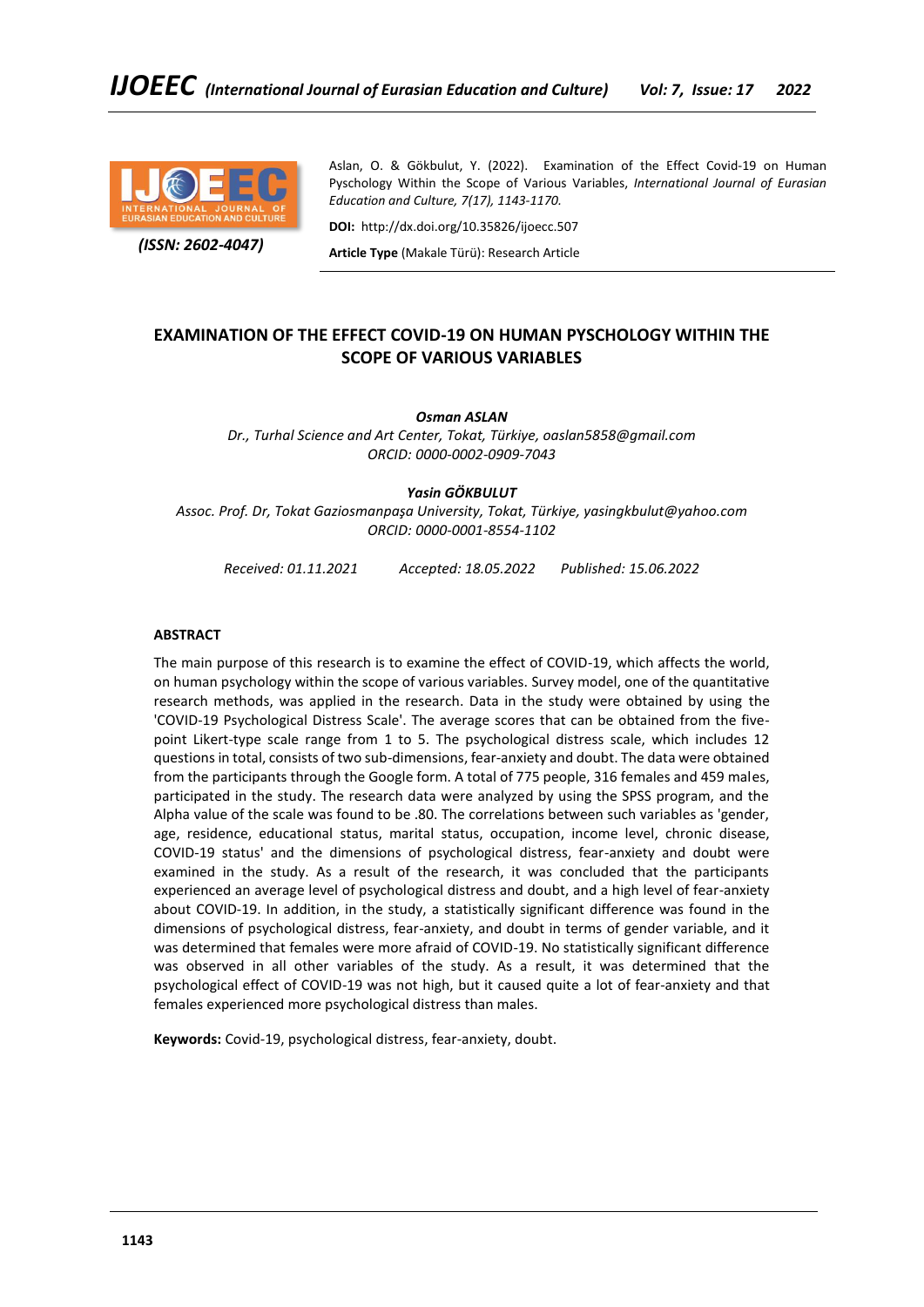#### **INTRODUCTION**

Human history is full of wars and epidemics, but the death and fear caused by some epidemics cannot be compared to any war (Pan, et al., 2020). The COVID-19 epidemic, which was first seen in Wuhan, China in December 2019, affected the whole world in a short time owing to its rapid contagion feature. As of January 2020, cases were also observed in America, Europe, and Asian countries and negatively affected all living spaces of people. In Turkey, the first case seen by the Ministry of Health was declared on March 11, 2020, and the first death due to COVID-19 took place on March 15, 2020. In March 2021, the number of deaths due to COVID-19 worldwide was 2,714,606 (GOOGLE, 2021). However, the epidemic brought with it not only the risk of death due to infection, but also unbearable psychological pressure (Cao et al., 2020).

Upon the general quarantine rules, people, a social being, started to live indoors by minimizing social contact with other people. Disconnected from social life, the person had to adapt to a new way of life. Trainings began to be remote, and the houses began to turn into offices. In addition to threatening human health, COVID-19 has also deeply affected the economic sector. Production was suspended, and passenger mobility was restricted, and sports and arts activities were postponed, and the labor market was affected (Soylu, 2020). Thus, fear and anxiety levels of people are affected by the deadly effects of the epidemic, as well as pessimistic attitudes towards economy, social life, and future. The emergence of various psychological and mental problems has been the expected situation for the people who face with this extraordinary situation (Xiao, 2020). Considering that psychology and physiology affect each other (Aslan, 2020), high levels of fear and anxiety will also reduce the immunity levels of people against the epidemic.

The devastating psychological effect of the epidemic, for which there is no cure yet, and vaccination studies continue, still negatively affects life. Therefore, some studies have been conducted on the psychological impact of the epidemic on the public, patients, healthcare personnel, children, and the elderly (Chen, et al., 2020; Yang, et al., 2020; Li et al., 2020). It will be revealed in this study how the COVID-19 epidemic, which has passed more than a year, has put people into a psychologically distressing process. Besides, the possible existence of other factors underlying psychological distress will be searched. The correlation between the COVID-19 distress situations and the demographic characteristics of the people will also be revealed.

The main purpose of the research is to examine the effect of COVID-19, which affects the world, on human psychology in terms of various variables. For this purpose, the answers to the following questions will be sought through this study:

- What are the psychological distress levels of individuals due to the COVID-19 outbreak?
- Is there a statistically significant difference between the psychological distress levels of individuals and their gender, age, place of residence, educational status, marital status, occupation, income level, chronic disease, covid status?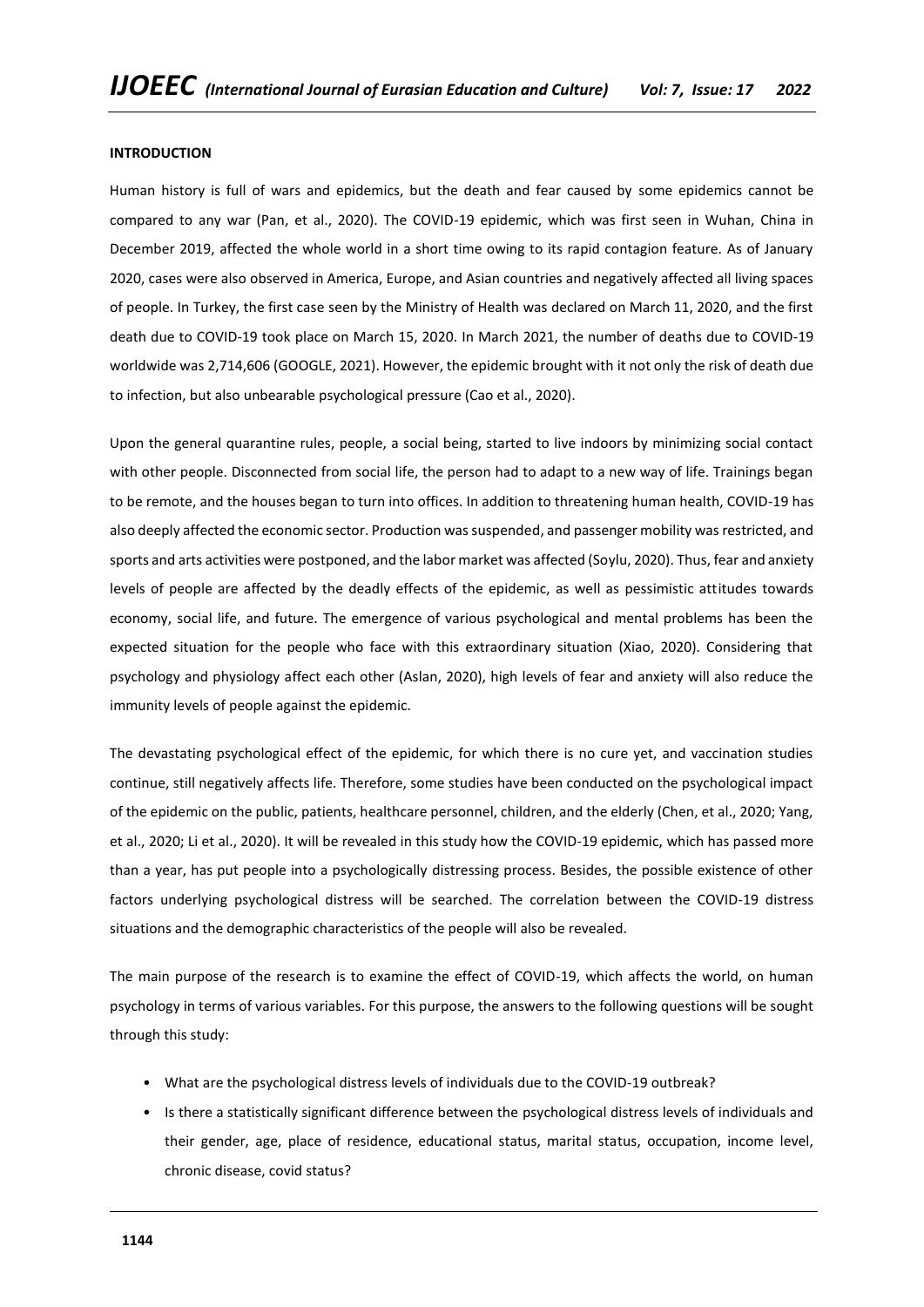- Is there a statistically significant difference between the fear-anxiety levels of individuals and their gender, age, place of residence, education level, marital status, occupation, income level, chronic disease, being covid?
- Is there a statistically significant difference between the level of suspicion of individuals and their gender, age, place of residence, education level, marital status, occupation, income level, chronic disease, covid status?

# **METHOD**

# **Research Model**

This study, which purposes to measure the psychological distress levels of individuals against the COVID-19 epidemic, was designed in the survey model, one of the quantitative research methods. The purpose of collecting data in this method is to reveal certain characteristics of a group (Büyüköztürk et al., 2014). The psychological distress levels of individuals will be revealed in this research, and the correlation between various variables and fear-anxiety and doubt levels of people will be examined. For the research, an 'ethics committee positive' report was given by the Social and Human Sciences Research Ethics Committee of Tokat Gaziosmanpaşa University, in the 10th session on 29.04.2021, with the decision numbered 5.

# **Participants**

A total of 775 people responded to the scale through the online method. 40.8% (N=316) of the participants were female, and 59.2% (N=459) were male. Whereas 15.6% (N=121) of the participants in the study stated that they pulled through COVID-19, 84.4% (N=654) did not experience COVID-19.

Bu bölüm içerisinde araştırmanın modeli, evren-örneklem, çalışma grubu, veri toplama araçları, geçerlikgüvenirlik, verilerin analizi gibi alt başlıklar yer almalıdır. Araştırmanın deseni bu kısımda ayrıntılı olarak açıklanmalıdır. Yöntemin kuramsal tanımının verilmesi yerine süreç detaylı şekilde baştan aşağı anlatılmalıdır. Etik kurul onayı yöntem kısmında detaylandırılmalıdır.

|                           | <b>Demographic Characteristics of Participants</b> |     |      |  |
|---------------------------|----------------------------------------------------|-----|------|--|
| Gender                    | Female                                             | 316 | 40,8 |  |
|                           | Male                                               | 459 | 59,2 |  |
|                           | 20 and under                                       | 91  | 11,7 |  |
|                           | $21 - 30$                                          | 159 | 20,5 |  |
| Age                       | $31 - 40$                                          | 261 | 33,7 |  |
|                           | 41-50                                              | 195 | 25,2 |  |
|                           | 51 and above                                       | 69  | 8,9  |  |
|                           | Village                                            | 27  | 3,5  |  |
| Residence                 | Town                                               | 16  | 2,1  |  |
|                           | <b>District</b>                                    | 237 | 30,6 |  |
|                           | Province-Metropolitan city                         | 495 | 63,9 |  |
| <b>Educational Status</b> | Elementary                                         | 47  | 6,1  |  |

**Table 1.** Demographic Characteristics of Participants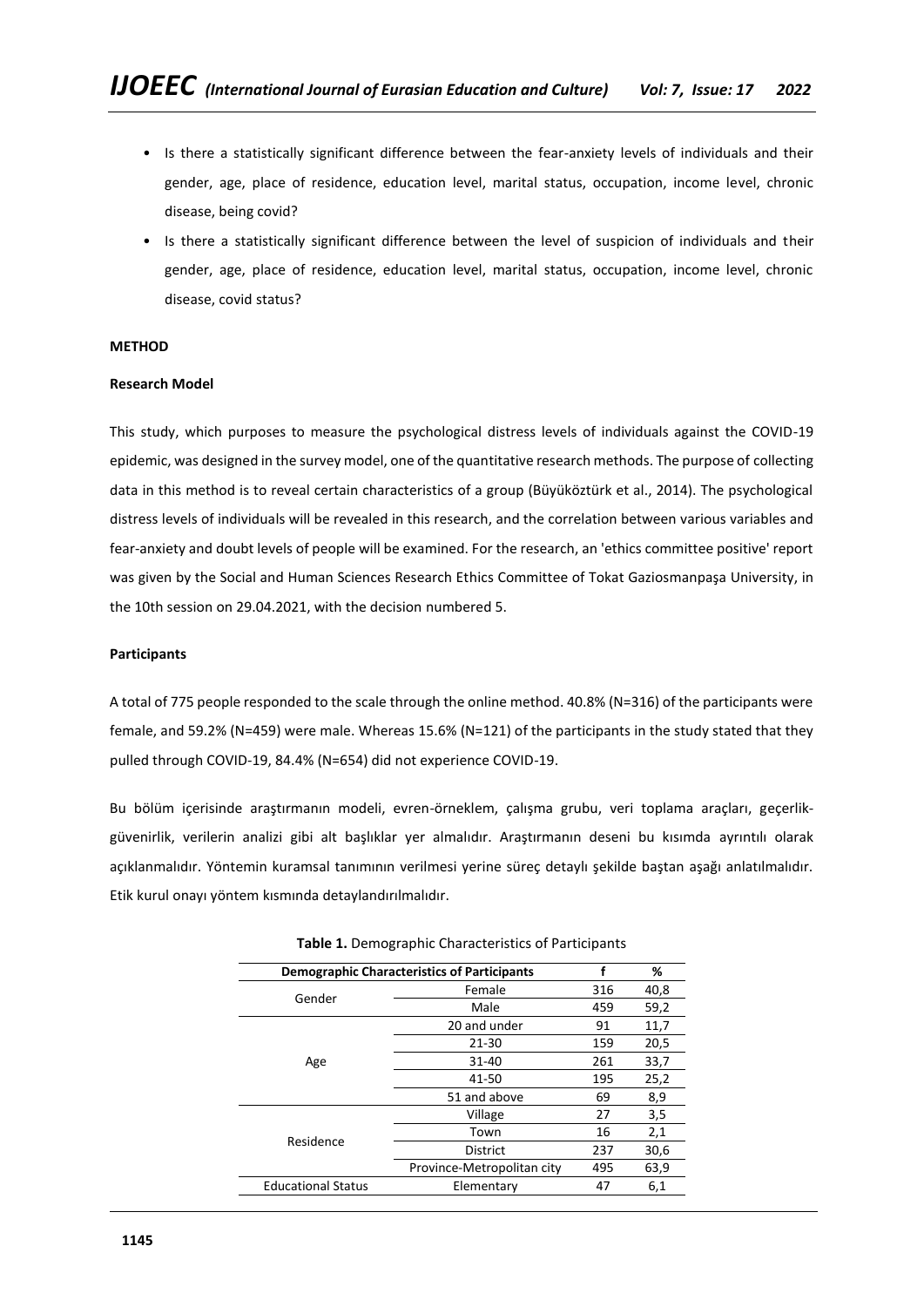|                        | High school           | 162 | 20,9 |
|------------------------|-----------------------|-----|------|
|                        | Associate             | 58  | 7,5  |
|                        | Undergraduate         | 394 | 50,8 |
|                        | Graduate              | 114 | 14,7 |
|                        | Married               | 522 | 67,4 |
| <b>Marital Status</b>  | Bachelor              | 253 | 32,6 |
|                        | Student               | 133 | 17,2 |
|                        | Not working           | 80  | 10,3 |
|                        | Civil Service         | 390 | 50,3 |
| Occupation             | <b>Private Sector</b> | 97  | 12,5 |
|                        | Craft                 | 24  | 3,1  |
|                        | Farmer                | 8   | 1,0  |
|                        | Other                 | 43  | 5,5  |
|                        | 0-2.325 TL            | 188 | 24,3 |
|                        | 2.326-4.500 TL        | 142 | 18,3 |
| Income Level           | 4.5001-7000 TL        | 317 | 40,9 |
|                        | 7.001-10.000 TL       | 87  | 11,2 |
|                        | 10.001 TL and more    | 41  | 5,3  |
| <b>Chronic Disease</b> | Yes                   | 104 | 13,4 |
|                        | No                    | 671 | 86,6 |
|                        | Recovered/Experienced | 121 | 15,6 |
| <b>COVID-19 Status</b> | Not experienced       | 654 | 84,4 |
|                        | Total                 | 775 | 100  |
|                        |                       |     |      |

When Table 1 is examined, 6.1% (N=47) of the participants were primary school, 20.9% (N=162) high school, 7.5% (N=58) associate degree, 50.8% (N=394) of them are undergraduate and 14.7% (N=114) of them are graduate education graduates. Considering their age, it is seen that the highest number of participants is between the ages of 31-40 (33.7%).

# **Data Collection and Analysis**

The data in the research were obtained through Google Forms. The form is composed of two parts. In the first part, the data related to gender, age, place of residence, education level, marital status, occupation, income level, chronic disease, and catching COVID-19 are presented. In the second part, the 12-item 'COVID-19 Psychological Distress Scale' developed by Feng et al. (2020) and adapted into Turkish by Ay et al. (2021) is available. The data were delivered to the participants through Google Forms, and they were asked to log in with their Google ID. In this way, possible duplicate entries were tried to be prevented.

In the research data, the responses of the participants to the scale were graded between 1 and 5. The average scores that can be obtained from the scale, which consists of a total of 12 items, are between 1 and 5. As the average score approaches 5, the level of psychological distress, fear-anxiety and suspicion dimensions also increase. Table 2 shows the average score-score ranges corresponding to the rating scale and psychological distress levels.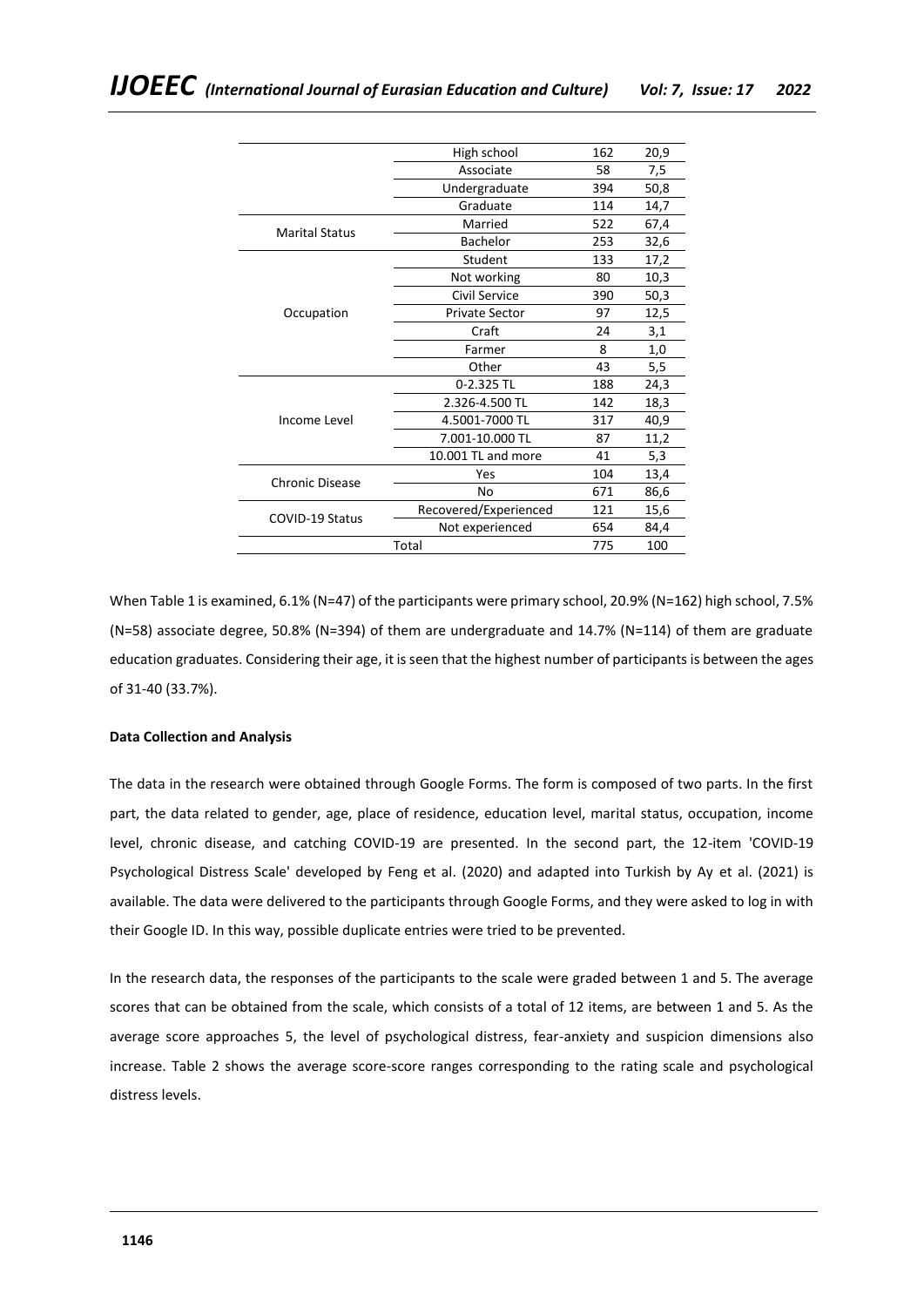| <b>Option</b>            | <b>Score</b> | <b>Psychological Risk</b> | <b>Score Range</b> |
|--------------------------|--------------|---------------------------|--------------------|
|                          |              | Level                     |                    |
| <b>Strongly Disagree</b> |              | Very Low                  | 1.00-1.79          |
| <b>Disagree</b>          |              | Low                       | 1.80-2.59          |
| Undecided                |              | Average                   | 2.60-3.39          |
| Agree                    | 4            | High                      | 3.40-4.19          |
| <b>Strongly Agree</b>    |              | Very High                 | 4.20-5.00          |

**Table 2.** Score-Score Ranges Corresponding to the Rating Scale

The data obtained from the participants were uploaded to the SPSS program and converted into an analyzable form. Before conducting analysis, the normal distribution of the data of all variables was checked with the 'Kolmogorov-Smirnov' test. As a result of the distribution test, it was observed that the variables 'gender, marital status, chronic disease, COVID-19 survival status, residence' did not show a normal distribution (p<.05). However, it was determined that normal distribution was available in the variables of 'age, education level, occupation, income level' (p>.05). Therefore, the 'Mann Whitney U Test', one of the nonparametric tests, was applied in cases of 'gender, marital status, chronic disease and COVID-19 survival', and the 'Kruskal Wallis Test' was implemented in the residential variable. The variables of 'age, education level, occupation, income level' showing normal distribution were analyzed by applying the 'One Way ANOVA Test', one of the parametric tests. The research data were analyzed using the SPSS program, and the Alpha reliability coefficient was found to be .80 for the whole scale, .84 for the fear-anxiety dimension, and .83 for the doubt dimension.

### **FINDINGS**

The findings regarding the psychological distress levels of the participants and the statistical results between different variables and the 'fear-anxiety and doubt' dimensions are included in this part of the study.

### **Psychological Distress Levels of Participants**

The psychological distress scale was applied to the participants in the study, and the results were analyzed statistically. Table 3 presents the psychological distress levels of the participants.

| <b>Dimensions</b>       | N   |      | SS   |
|-------------------------|-----|------|------|
| <b>Total Mean Score</b> | 775 | 3.35 | 0.75 |
| Fear-Anxiety Mean Score | 775 | 3.77 | 0.86 |
| Doubt Mean Score        | 775 | 3.05 | 0.78 |

**Table 3.** Psychological Distress Levels of Participants

When Table 3 is examined, it is seen that the general psychological distress levels of the participants were found to be 'average' (X=3.35). However, in the 'fear-anxiety' dimension of the scale, the psychological distress levels of the participants were found to be 'high' (X=3.77). In the 'doubt' dimension, which is one of the sub-dimensions of the scale, the level of psychological distress was found to be 'average' (X=3.05).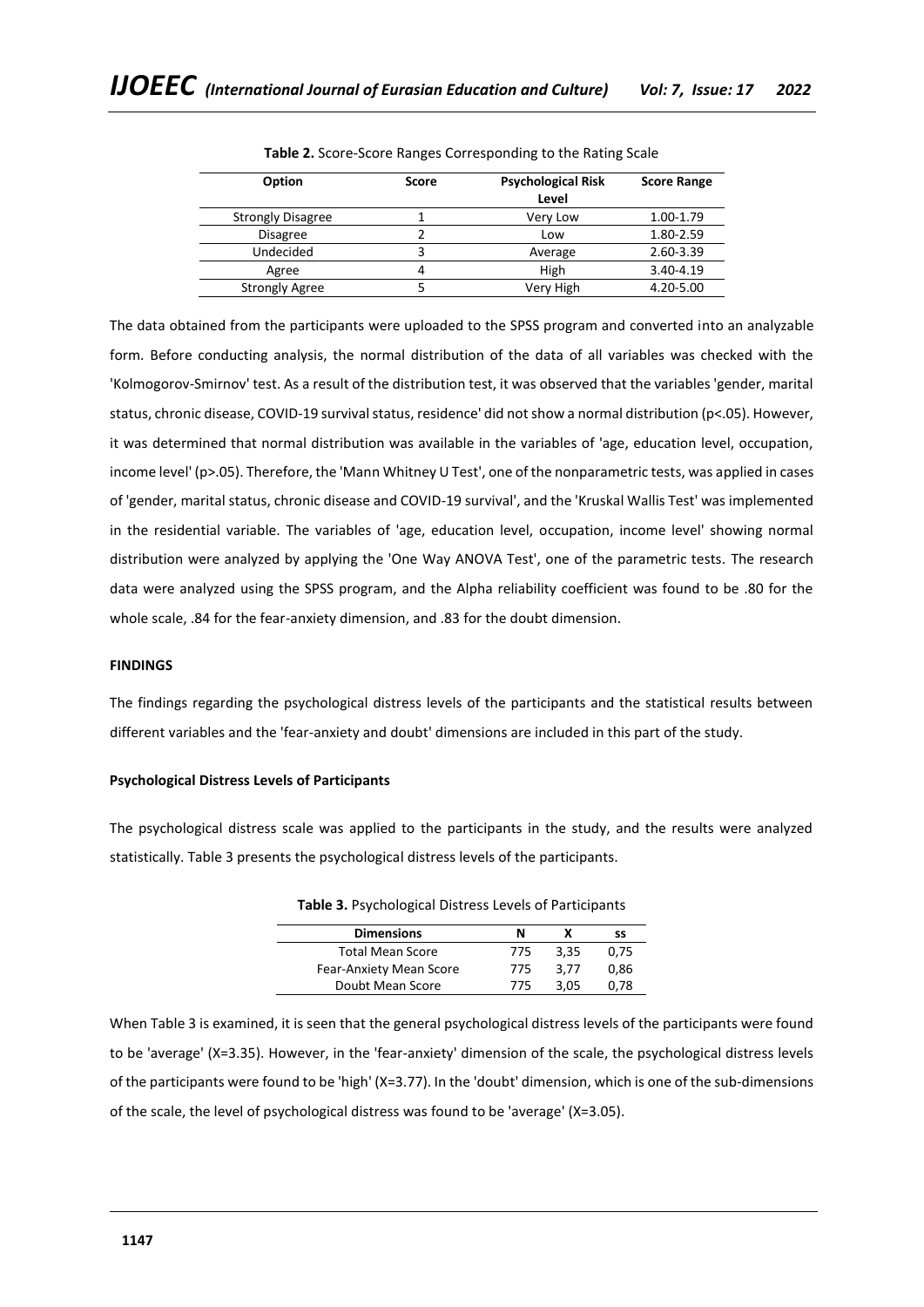# **The Correlation Between the Gender Variable and the Level of Psychological Distress and Its Sub-Dimensions**

The correlation between the total psychological distress levels, fear-anxiety and doubt dimensions mean scores of participants, and the gender variable was examined in the study by using the Mann Whitney U Test. The test result is provided in Table 4.

| Table 4. Mann Whitney U Test Results for Comparison of Gender Variable with Psychological Distress, Fear- |  |
|-----------------------------------------------------------------------------------------------------------|--|
| Anxiety Dimension and Doubt Dimension Scores                                                              |  |

| <b>Score Type</b> | Gender | N   | <b>Rank Mean</b> | <b>Total of Rank</b> | U       |          | D   |
|-------------------|--------|-----|------------------|----------------------|---------|----------|-----|
| Psychological     | Female | 316 | 431.90           | 136481,0             | 58649.0 | $-4.533$ | .00 |
| <b>Distress</b>   | Male   | 459 | 357,78           | 164219,0             |         |          |     |
| Fear-Anxiety      | Female | 316 | 431,23           | 136269,5             |         | $-4.477$ |     |
| Dimension         | Male   | 459 | 358,24           | 164430.5             | 58860,5 |          | .00 |
|                   | Female | 316 | 427.02           | 134937,0             |         |          |     |
| Doubt Dimension   | Male   | 459 | 361.14           | 165763,0             | 60193,0 | $-4.032$ | .00 |

When Table 4 is examined, it is seen that there is a statistically significant difference between the rank mean of 'psychological distress' scores of females (431.90) and the rank mean of psychological distress scores of males (357.78) according to the Mann Whitney U Test results [U= 58649.0, p<. 05]. It is understood that this difference is in the direction of females when the rank mean scores are compared. Considering this result, it can be stated that females experience more 'Psychological Distress' than males against the COVID-19 epidemic.

It is seen that there is a statistically significant difference between the rank mean (431.23) of the 'fear-anxiety dimension' scores of females and the rank mean of the fear-anxiety dimension (358.24) of males [U= 5886.5, p<.05]. It is understood that this difference is in the direction of females when the rank mean scores are compared. This result means that females are more afraid and anxious than males in terms of the COVID-19 outbreak.

It is observed that there is a statistically significant difference between the rank mean (427.02) of 'doubt dimension' scores of females and the rank mean of doubt dimension scores (361.14) of males [U= 60193.0, p<.05]. When the rank mean scores are compared, it is understood that this difference is in the direction of females getting more scores. This result means that females are more suspicious of COVID-19 than males due to the epidemic.

### **The Correlation Between the Age Variable and the Level of Psychological Distress and Its Sub-Dimensions:**

The correlation between the psychological distress levels, fear-anxiety and doubt dimensions of the participants and the age variable was examined in the study through the One-Way ANOVA Test. The test result is given in Table 5.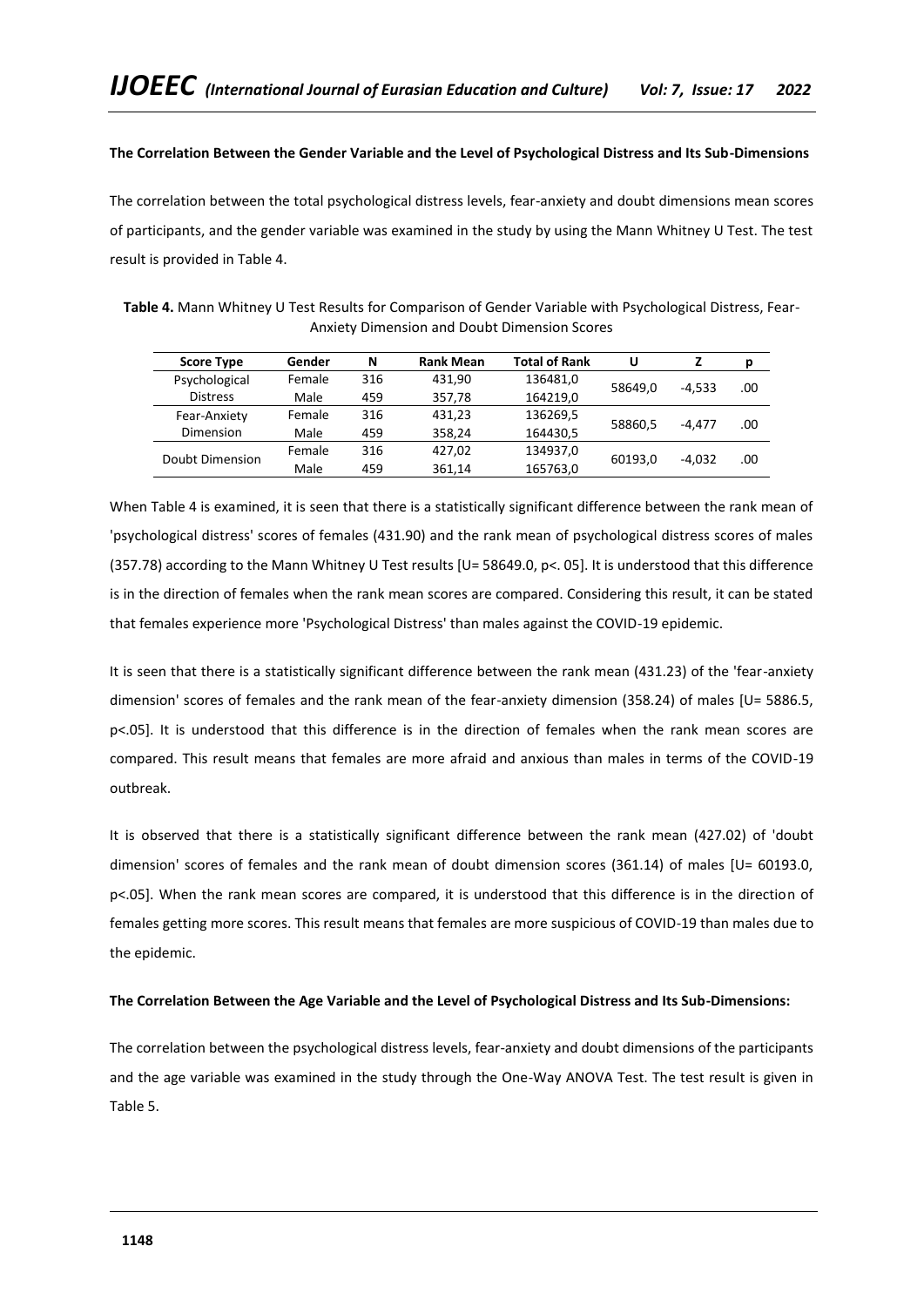| <b>Score Type</b> | Group          | <b>Sum of Squares</b> | Sd  | <b>Mean of Squares</b> | F    | р   |
|-------------------|----------------|-----------------------|-----|------------------------|------|-----|
|                   | <b>Between</b> | .704                  | 4   | .176                   |      |     |
| Psychological     | Groups         |                       |     |                        | .315 | .87 |
| Distress Level    | In Groups      | 430,590               | 770 | .559                   |      |     |
|                   | Total          | 431,294               | 774 |                        |      |     |
|                   | Between        | 1,297                 | 4   | .324                   |      |     |
| Fear-Anxiety      | Groups         |                       |     |                        |      | .78 |
| Dimension         | In Groups      | 574,785               | 770 | .746                   | .434 |     |
|                   | Total          | 576,082               | 774 |                        |      |     |
|                   | <b>Between</b> | 1,770                 | 4   | .442                   |      |     |
| Doubt             | Groups         |                       |     |                        |      |     |
| Dimension         | In Groups      | 472,353               | 770 | .613                   | .721 | .58 |
|                   | Total          | 474,122               | 774 |                        |      |     |

**Table 5.** One-Way Analysis of Variance Results Regarding the Difference Between Age Variable and Psychological Distress Level, Fear-Anxiety Dimension and Doubt Dimension

When Table 5 is examined, one-way analysis of variance was performed to test whether there was a difference between the age ranges of 775 participants and their levels of psychological distress. There was no statistically significant difference between the mean scores of the groups (F $(4-770)$  = .315, p> 0.05). There was no statistically significant difference between the fear-anxiety dimension of the participants and the mean scores of the groups  $(F_{(4-770)} = .434, p > 0.05)$ . Also, it was determined that there was no statistically significant difference between the doubt dimension of the participants and the mean scores of the groups ( $F_{(4-770)} = .434$ ,  $p > 0.05$ ).

# **The Correlation Between the Residence Variable and the Level of Psychological Distress and Its Sub-Dimensions**

The Kruskal Wallis Test was applied in the study to examine the correlation between the psychological distress levels, fear-anxiety and doubt dimensions of the participants and the residence variable (village, town, district, province-metropolitan city). The results of the Kruskal Wallis Test, which was conducted regarding the differences between the residential areas of the participants and the psychological distress level, fear-anxiety, and suspicion dimension average scores, are presented in Table 6.

|                | <b>Variable-Groups</b>     | N            | <b>Rank Mean</b>                                                                          | $X^2$      | sd | р   |
|----------------|----------------------------|--------------|-------------------------------------------------------------------------------------------|------------|----|-----|
|                | Village                    | 27<br>416,69 |                                                                                           |            |    |     |
| Psychological  | Town                       | 16           | 366,25                                                                                    |            |    |     |
| Distress Level | <b>District</b>            | 237          | 395,30                                                                                    |            |    | .79 |
|                | Province-Metropolitan City | 495          | 383,64                                                                                    | 3<br>1,466 |    |     |
|                | Village                    | 27           | 397,43                                                                                    |            |    |     |
| Fear-Anxiety   | Town                       | 16           | 359,78                                                                                    |            |    | .69 |
| Dimension      | <b>District</b>            | 237          | 401,11                                                                                    |            |    |     |
|                | Province-Metropolitan City |              | 1,036<br>3<br>495<br>382,12<br>422,39<br>27<br>16<br>385,78<br>.684<br>3<br>237<br>388,53 |            |    |     |
|                | Village                    |              |                                                                                           |            |    |     |
| Doubt          | Town                       |              |                                                                                           |            |    |     |
| Dimension      | <b>District</b>            |              |                                                                                           |            |    | .88 |
|                | Province-Metropolitan City | 495          | 385,94                                                                                    |            |    |     |
|                |                            |              |                                                                                           |            |    |     |

**Table 6.** Kruskal Wallis Test Results Regarding the Differences in the Residence of Participants and their mean Scores of the Psychological Distress Level, Fear-Anxiety, Doubt Dimension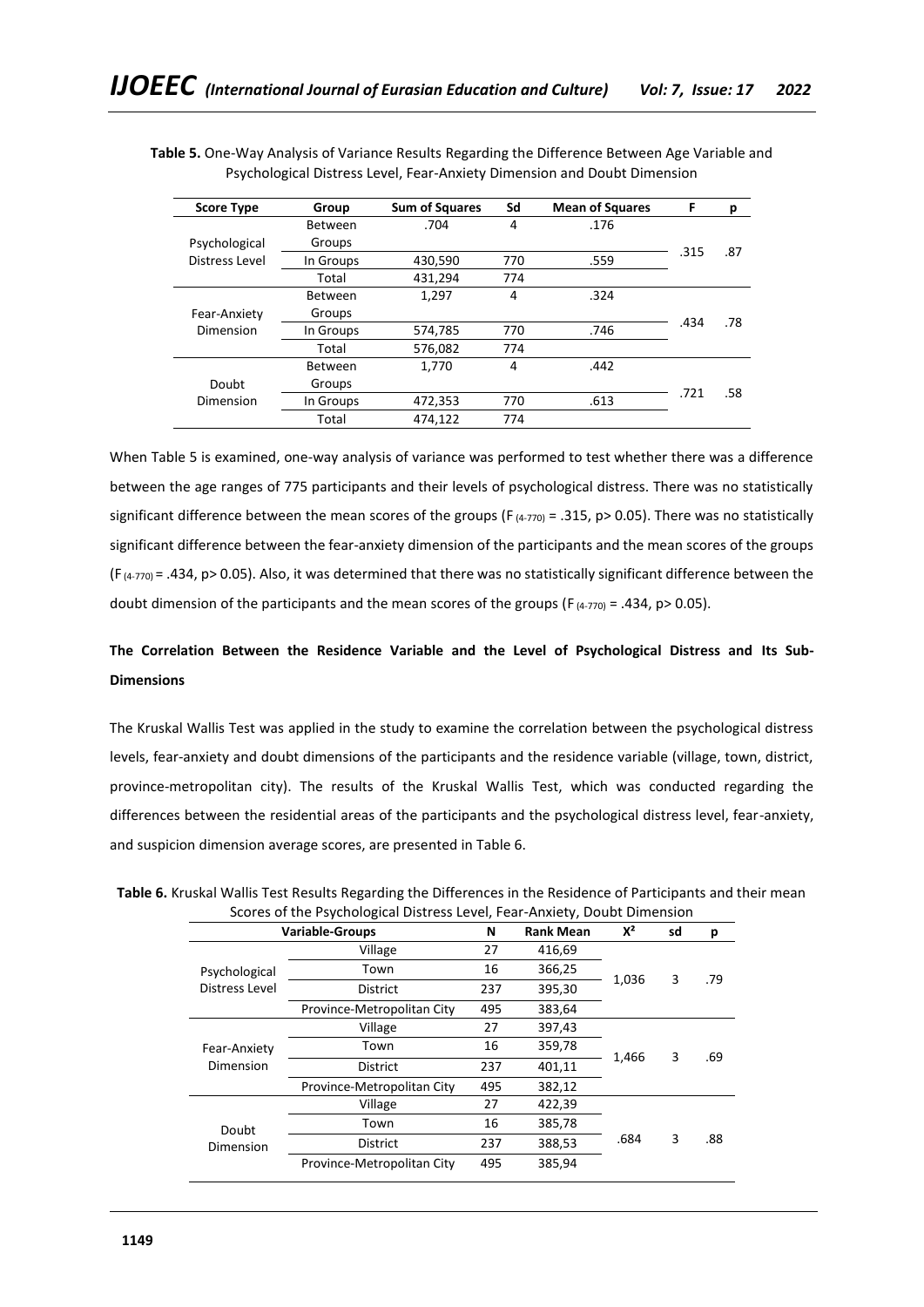The Kruskal Wallis Test was implemented to test whether there was a difference between the residence and psychological distress levels of 775 participants living in different settlements, and no statistically significant difference was found between the rank mean of the groups  $(X^2_{(3)}=1.036, p>0.05)$ . The Kruskal Wallis Test was used to test whether there was a difference between the residence of the participants and their fear-anxiety dimension levels, and no statistically significant difference was found between the rank mean of the groups  $(X^2_{(3)})$ =1.466, p>.05). Looking at Table 6, no statistically significant difference was found between the residence and the level of doubt dimension of the participants living in different settlements, and the rank mean of the groups  $(X<sup>2</sup><sub>(3)</sub> = .684, p > .05).$ 

# **The Correlation Between the Variable of Educational Status and the Level of Psychological Distress and Its Sub-Dimensions**

One-Way ANOVA Test was used in the study to examine the correlation between the psychological distress levels, fear-anxiety and doubt dimensions of the participants and their educational status. The results of the One-Way Analysis of variance regarding the difference between the educational status variable and the psychological distress level, fear-anxiety dimension and doubt dimension are shown in Table 7.

| <b>Score Type</b>               | Group                 | Sum of         | Sd  | <b>Mean of Squares</b> | F     | р    |
|---------------------------------|-----------------------|----------------|-----|------------------------|-------|------|
|                                 |                       | <b>Squares</b> |     |                        |       |      |
|                                 | <b>Between Groups</b> | 1,586          | 4   | ,397                   |       |      |
| Psychological<br>Distress Level | In Groups             | 429,708        | 770 | .558                   | .711  | ,585 |
|                                 | Total                 | 431,294        | 774 |                        |       |      |
|                                 | <b>Between Groups</b> | 3,077          | 4   | 769,                   |       |      |
| Fear-Anxiety                    | In Groups             | 573,004        | 770 | ,744                   | 1.034 | ,389 |
| Dimension                       | Total                 | 576,082        | 774 |                        |       |      |
|                                 | <b>Between Groups</b> | 2,269          | 4   | 567,                   |       |      |
| Doubt<br>Dimension              | In Groups             | 471,853        | 770 | .613                   | ,926  | ,448 |
|                                 | Total                 | 474,122        | 774 | ,397                   |       |      |

**Table 7.** One-Way Analysis of Variance Results Regarding the Difference Between Educational Status Variable and Psychological Distress Level, Fear-Anxiety Dimension and Doubt Dimension

When Table 7 is examined, one-way analysis of variance was performed to test whether there was a difference between the educational status and psychological distress levels of 775 participants. There was no statistically significant difference among the mean scores of the groups ( $F_{(4-770)} = .711$ , p> 0.05). It was also seen that there was no statistically significant difference between the educational status of the participants and the fear-anxiety dimension mean score (F<sub>(4-770)</sub> = 1.034, p> 0.05). In addition, it was determined that there was no statistically significant difference between the educational status of the participants and the mean scores of the doubt dimension (F<sub>(4-770)</sub> = .926, p> 0.05).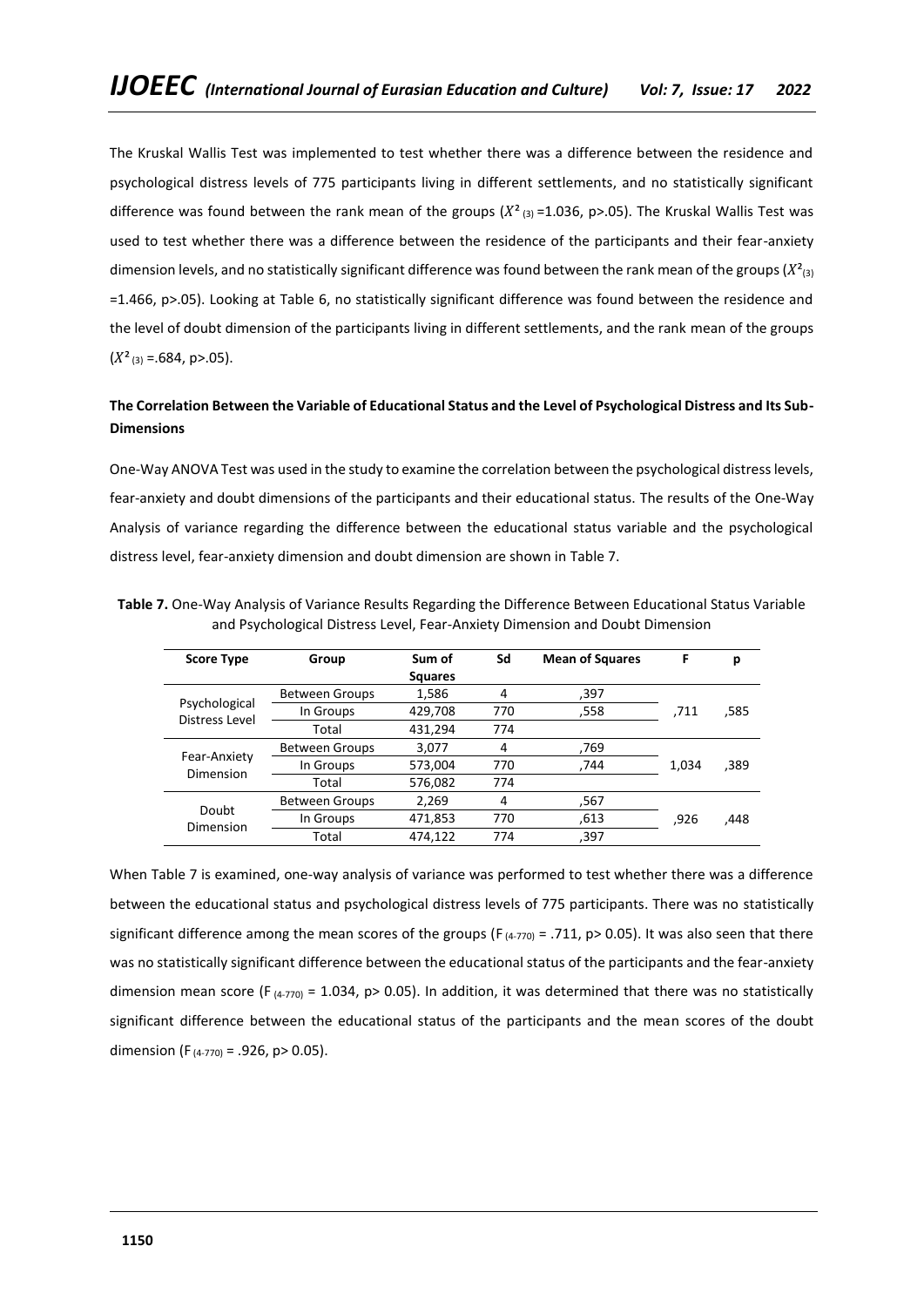# **The Correlation Between the Marital Status Variable and the Level of Psychological Distress and Its Sub-Dimensions**

The correlation between the total psychological distress levels of participants, fear-anxiety and doubt dimensions mean scores and the marital status variable was examined in the study by applying the Mann Whitney U Test. The Mann Whitney U Test Results for comparing the marital status variable with the scores of psychological distress, fear-anxiety and suspicion dimension are presented in Table 8.

| Fear-Anxiety Dimension, and Doubt Dimension Scores |                           |               |             |           |         |          |     |
|----------------------------------------------------|---------------------------|---------------|-------------|-----------|---------|----------|-----|
| Score Type                                         | Rank Mean<br>Marital<br>N |               | Sum of Rank | U         |         | р        |     |
|                                                    | <b>Status</b>             |               |             |           |         |          |     |
| Psychological                                      | Married                   | 522<br>392.15 | 204703,00   |           | $-.742$ |          |     |
| <b>Distress</b>                                    | <b>Bachelor</b>           | 253           | 379,43      | 95997,00  | 63866,0 |          | .46 |
| Fear-Anxiety                                       | Married                   | 775           | 393,99      | 205661,50 | 62907.5 |          |     |
| <b>Dimension</b>                                   | <b>Bachelor</b>           | 522           | 375,65      | 95038,50  |         | $-1.073$ | ,28 |
| Doubt Dimension                                    | Married                   | 253           | 390,02      | 203592,00 | 64977.0 | $-.362$  |     |
|                                                    | <b>Bachelor</b>           | 775           | 383.83      | 97108,00  |         |          | ,72 |

**Table 8.** Mann Whitney U Test Results for Comparison of Marital Status Variable with Psychological Distress, Fear-Anxiety Dimension, and Doubt Dimension Scores

When Table 8 is examined, it is seen that there is no statistically significant difference between the rank mean of the 'psychological distress' scores of the married people (392,15) and the rank mean of the psychological distress scores of the bachelor people (379.43) according to the Mann Whitney U Test results [U= 63866.0, p>.05] There was no statistically significant difference between the rank mean of the 'fear-anxiety dimension' scores of the married participants (393.99) and the rank mean of the fear-anxiety dimension scores of the bachelor participants (375.65) [U= 62907.5, p>.05] Besides, it is concluded that there is no statistically significant difference between the rank mean of the 'doubt dimension' scores of the married participants (375.65) and the rank mean of the doubt dimension scores of the bachelor participants (390.02) [U= 64977.0, p>.05].

# **The Correlation Between the Occupation Variable and the Level of Psychological Distress and Its Sub-Dimensions**

In the study, the correlation between the psychological distress levels, fear-anxiety and doubt dimensions of the participants and the occupational variable was examined through the One-Way ANOVA Test. The results of the one-way analysis of variance regarding the difference between the occupation variable and the level of psychological distress, fear-anxiety and suspicion are presented in Table 9.

**Table 9.** One-Way Analysis of Variance Results Regarding the Difference Between the Occupation Variable and the Psychological Distress Level, Fear-Anxiety Dimension, and Doubt Dimension

| Score Type                      | Group                 | Sd<br>Mean of Squares<br>Sum of |     | F     | р     |     |
|---------------------------------|-----------------------|---------------------------------|-----|-------|-------|-----|
|                                 |                       | Squares                         |     |       |       |     |
|                                 | <b>Between Groups</b> | 3,307                           | 6   | .551  |       |     |
| Psychological<br>Distress Level | In Groups             | 427,987                         | 768 | ,557  | .989  | .43 |
|                                 | Total                 | 431,294                         | 774 |       |       |     |
|                                 | <b>Between Groups</b> | 6,771                           | 6   | 1,129 |       |     |
| Fear-Anxiety                    | In Groups             | 569,311                         | 768 | ,741  | 1,522 | .17 |
| Dimension                       | Total                 | 576,082                         | 774 |       |       |     |
|                                 | <b>Between Groups</b> | 2,808                           | 6   | .468  |       |     |
| Doubt                           | In Groups             | 471,315                         | 768 | .614  | .763  | .60 |
| Dimension                       | Total                 | 474,122                         | 774 |       |       |     |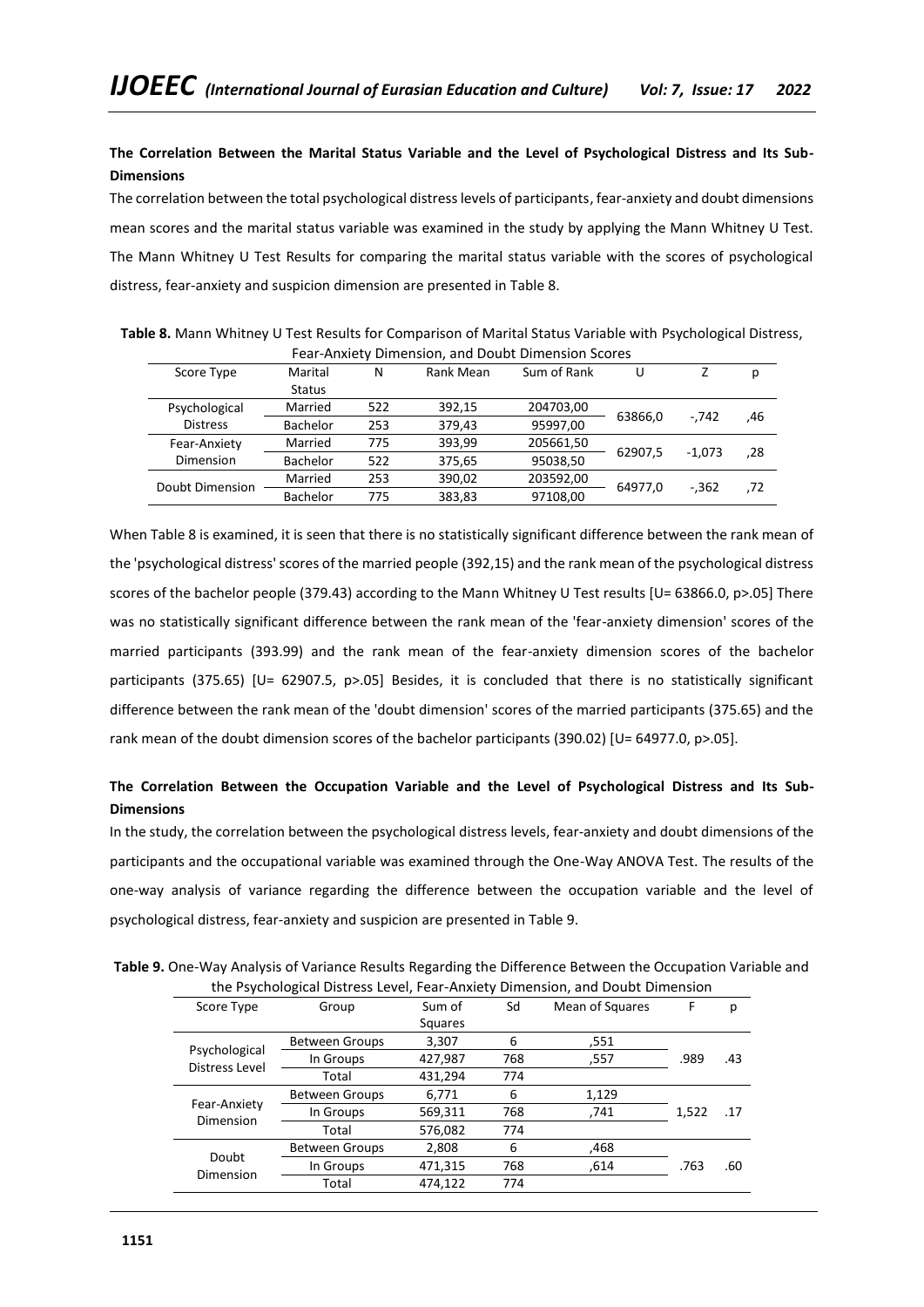When Table 9 is examined, one-way analysis of variance was performed to test whether there was a difference between the occupations and psychological distress levels of 775 participants. There was no statistically significant difference between the mean scores of the groups (F $_{(6-768)}$  = .989, p> 0.05). There was no statistically significant difference between the occupations of the participants and the mean scores of the fear-anxiety dimension (F  $_{(6-768)}$  = 1.522, p> 0.05). Also, it was determined that there was no statistically significant difference between the occupations of the participants and the mean scores of the doubt dimension (F<sub>(6-768)</sub> = .763, p> 0.05).

## **The Correlation Between Income Level Variable and Psychological Distress Level and Its Sub-Dimensions**

The correlation between the psychological distress levels, fear-anxiety and doubt dimensions of the participants and the income level variable was examined in the study through the One-Way ANOVA Test. The results of oneway analysis of variance regarding the difference between income level variable and psychological distress level, fear-anxiety dimension and suspicion dimension are presented in Table 10.

**Table 10.** One-Way Analysis of Variance Results Regarding the Difference Between Income Level Variable and Psychological Distress Level, Fear-Anxiety Dimension and Doubt Dimension

| Score Type                | Group                 | Sum of Squares | Sd  | Mean of Squares | F    | р   |
|---------------------------|-----------------------|----------------|-----|-----------------|------|-----|
|                           | <b>Between Groups</b> | 1.128          | 4   | ,282            |      |     |
| Psychological             | In Groups             | 430,167        | 770 | ,559            | .505 | .73 |
| Distress Level            | Total                 | 431,294        | 774 |                 |      |     |
|                           | <b>Between Groups</b> | 1.997          | 4   | ,499            |      |     |
| Fear-Anxiety<br>Dimension | In Groups             | 574,085        | 770 | .746            | .670 | .61 |
|                           | Total                 | 576,082        | 774 |                 |      |     |
|                           | <b>Between Groups</b> | 1,393          | 4   | ,348            |      |     |
| Doubt<br>Dimension        | In Groups             | 472,729        | 770 | .614            | .567 | .67 |
|                           | Total                 | 474.122        | 774 | .282            |      |     |

In Table 10, one-way analysis of variance was performed to test whether there was a difference between the income levels and psychological distress levels of 775 participants. There was no statistically significant difference between the mean scores of the groups (F  $_{(4-770)}$  = .505, p> 0.05). There was no statistically significant difference between the income levels of the participants and the mean scores of the fear-anxiety dimension (F<sub>(4-770)</sub> = .670, p> 0.05). Moreover, it was determined that there was no statistically significant difference between the income levels of the participants and the mean scores of the doubt dimension (F $_{(4-770)}$  = .567, p> 0.05).

### **The Correlation Between Chronic Disease Status and Psychological Distress Level and Its Sub-Dimensions**

In the study, the correlation between the total psychological distress levels of participants, fear-anxiety dimension, and doubt dimensions mean scores and their chronic disease status was examined by applying the Mann Whitney U Test. The Mann Whitney U Test Results for the comparison of the participants' chronic disease status and psychological distress, fear-anxiety and suspicion dimension scores are presented in Table 11.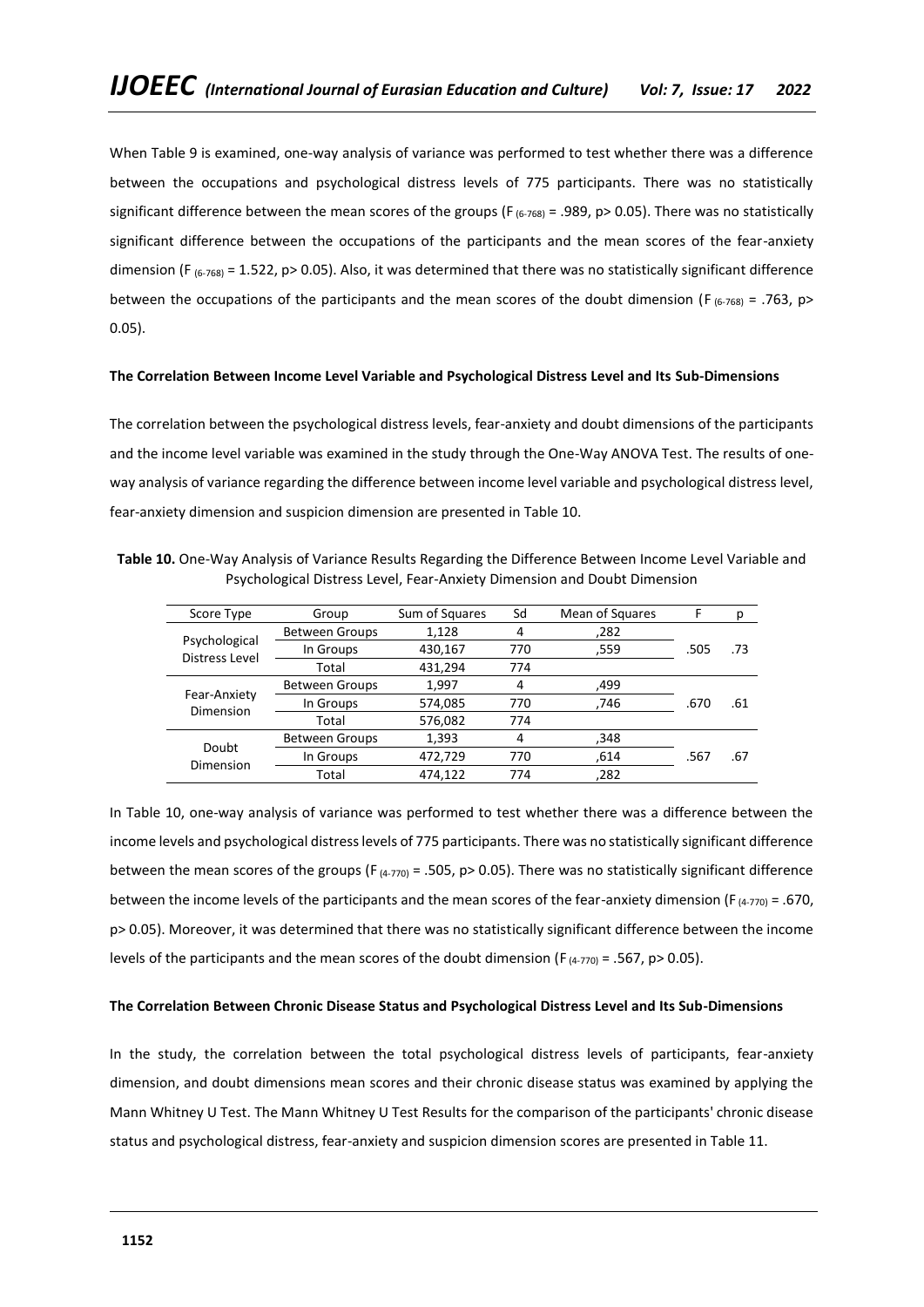| Score Type      | Chronic D. | N   | Rank Mean | Sum of Rank | U                  |                     | р   |
|-----------------|------------|-----|-----------|-------------|--------------------|---------------------|-----|
| Psychological   | Yes        | 104 | 417,30    | 43399,50    |                    | $-1.436$            | .15 |
| <b>Distress</b> | No         | 671 | 383.46    | 257300,50   | 31844.5<br>32420.0 |                     |     |
| Fear-Anxiety    | Yes        | 104 | 411.77    | 42824,00    |                    | $-1.168$            | .24 |
| Dimension       | No         | 671 | 384.32    | 257876,00   |                    |                     |     |
| Doubt Dimension | Yes        | 104 | 419.89    | 43668,50    |                    |                     | .12 |
|                 | No         | 671 | 383,06    | 257031,50   |                    | 31575,5<br>$-1.564$ |     |

**Table 11.** Mann Whitney U Test Results for Comparison of Chronic Disease Status of Participants with their Psychological Distress, Fear-Anxiety Dimension and Doubt Dimension Scores

When Table 11 is examined, it is seen that there is no statistically significant difference between the rank mean (415.30) of the 'psychological distress' scores of the participants with a chronic illness and the mean rank of the psychological distress scores of those without chronic illness (383.46) according to the Mann Whitney U Test results [U= 31844.5, p>.05]. There was no statistically significant difference between the rank mean (411.77) of the 'fear-anxiety dimension' scores of the participants with a chronic disease and the rank mean of the fearanxiety dimension (384.32) scores of the participants without chronic disease [U= 32420.0, p. >.05]. Also, it is observed that there is no statistically significant difference between the mean rank (419.89) of the 'doubt dimension' scores of the participants with chronic disease and the mean rank of the doubt dimension scores (383.06) of those without chronic disease [U= 31575.5, p.>.05].

# **The Correlation Between COVID-19 Survival Status and the Level of Psychological Distress and Its Sub-Dimensions**

In the study, the Mann Whitney U Test was applied to examine the correlation between the total psychological distress levels, fear-anxiety and doubt dimensions mean scores of participants and their COVID-19 survivability. The test result is shown in Table 12.

| Score Type                       | COVID-19    | N   | Rank Mean | Sum of Rank | U       | Z       | р   |
|----------------------------------|-------------|-----|-----------|-------------|---------|---------|-----|
| Psychological<br><b>Distress</b> | Experienced | 121 | 384,93    | 46576,00    |         |         |     |
|                                  | <b>Not</b>  | 654 | 388,57    | 254124,00   | 39195,0 | $-.165$ | .87 |
|                                  | experienced |     |           |             |         |         |     |
| Fear-Anxiety<br>Dimension        | Experienced | 121 | 391,86    | 47415,00    |         |         |     |
|                                  | <b>Not</b>  | 654 | 387.29    | 253285,00   | 39100.0 | $-.207$ | .84 |
|                                  | experienced |     |           |             |         |         |     |
| Doubt                            | Experienced | 121 | 382,62    | 46296,50    |         |         |     |
|                                  | <b>Not</b>  | 654 | 389,00    | 254403,50   | 38915,5 | $-.288$ | .77 |
| Dimension                        | experienced |     |           |             |         |         |     |

**Table 12.** Mann Whitney U Test Results for Comparison of COVID-19 Survival Status of Participants with Psychological Distress, Fear-Anxiety and Doubt Dimension Scores

When Table 12 is examined, according to the Mann Whitney U Test results, it is seen that there is no statistically significant difference between the rank mean of the 'psychological distress' scores (384,93) of the participants who survived COVID-19 and the rank mean of the psychological distress scores of those (388,57) who did not experience the COVID-19 [U= 39195.0, p>.05]. There was no statistically significant difference between the rank mean of the 'fear-anxiety dimension' scores of the participants (391.86) who survived COVID-19 and the rank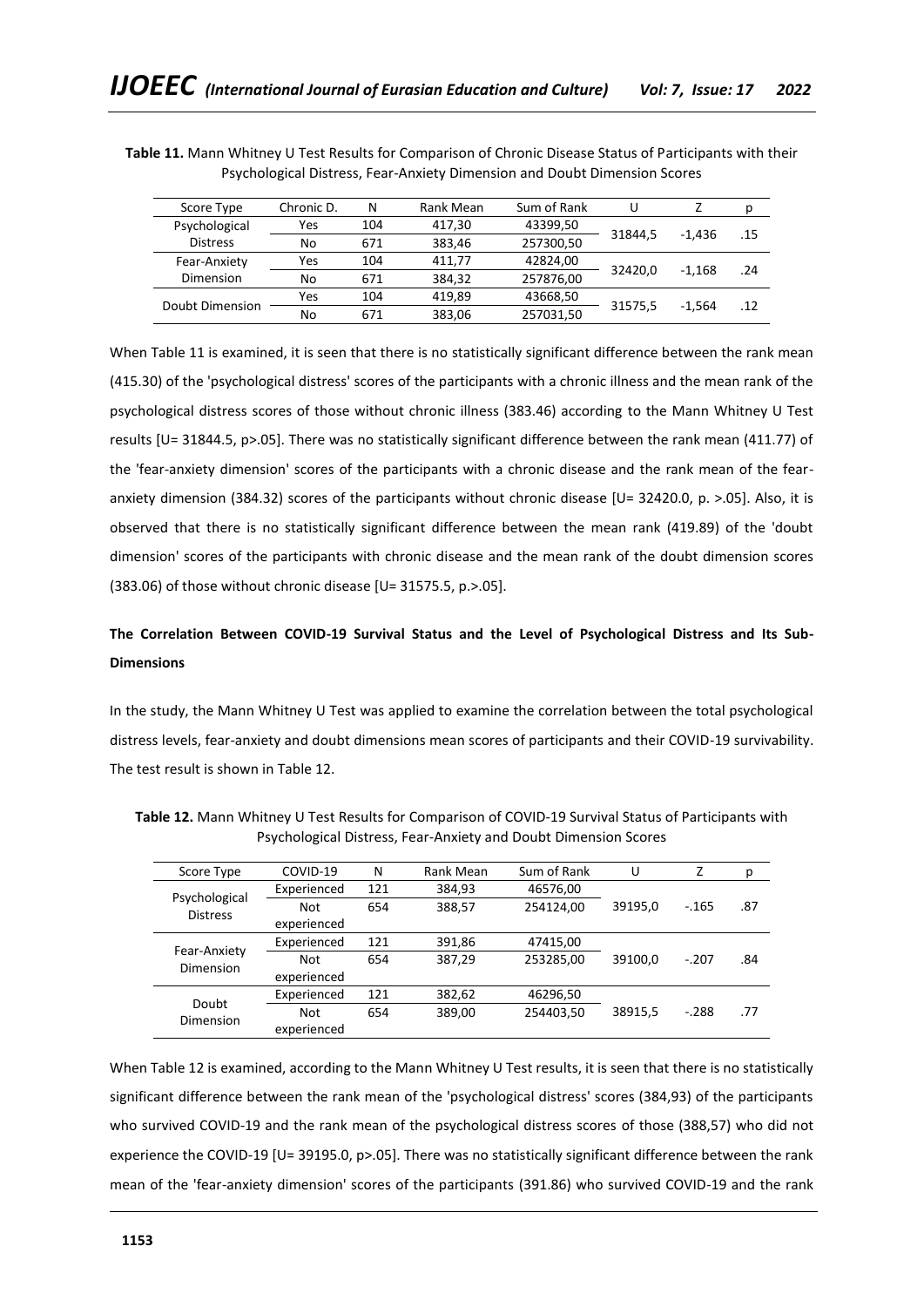mean of the fear-anxiety dimension scores of the participants (387.29) who did not experience the COVID-19 [U= 39100.0, p>.05]. In addition, it is observed that there is no statistically significant difference between the rank mean of the 'doubt dimension' scores of the participants (382.62) who survived COVID-19 and the rank mean of the doubt dimension scores of those (389.00) who did not experience the COVID-19 [U= 38915.5, p> .05].

### **CONCLUSION and DISCUSSION**

The effect of COVID-19 on human psychology is discussed in this study. It was tried to determine the 'psychological distress, fear-anxiety and doubt levels' of the participants owing to COVID-19. In addition, it was revealed whether the effects of these dimensions can differ according to gender, age, residence, educational status, marital status, occupation, income level, chronic disease, and experiencing COVID-19.

As a result of the research, the psychological distress levels of the participants owing to COVID-19 were at an average level. In this respect observed since December 2020, this situation can also be considered as the psychological distress owing to COVID-19 is neither very low nor very high. The level of psychological distress can be expected to be very high during a global, deadly, and life-threatening epidemic. However, the results are a sign that levels of psychological distress among the public have dropped significantly as time has passed (Qui, et al., 2020). The COVID-19 epidemic, which the people have been struggling for more than a year, was a situation of complete obscurity when it first emerged. Over time, the level of awareness in individuals against COVID-19 has improved. In their study titled awareness, age and gender, as protective factors against psychological distress during the COVID-19 epidemic, Conversano et al. (2020) found a negative correlation between awareness and psychological distress, and they have expressed that it helps to cope with stressful situations such as the COVID-19 outbreak in this case. In this study, the fact that the level of psychological distress was not very high may be associated with the increase in the awareness level of the participants.

In this study, the level of psychological distress was also examined in two sub-dimensions. These are fear-anxiety and doubt dimensions. Doubt dimension was at a similar and average level with the general psychological distress level. Schweda et al (2021) concluded that the COVID-19 outbreak caused a measurable increase in fear and anxiety. Similarly, in this study, the fear-anxiety dimension was found to be high. In this case, this study indicates that fear and anxiety of people against COVID-19 is intense. COVID-19 is a triggering condition that can elicit fear (Coelho et al., 2020). It has also emerged in this study that this situation still continues intensely and that COVID-19 continues to create fear-anxiety. Reasons for this fear may include the lack of any definitive and specific treatment for the virus (Singh et al., 2020).

Besides, the correlation between the psychological distress levels, fear-anxiety and doubt dimensions of the participants and their 'gender, age, residence, educational status, marital status, occupation, income level, chronic illness, and experiencing COVID-19' was also examined in the study. As a result of the study, no statistically significant correlation was found between 'age, residence, educational status, marital status,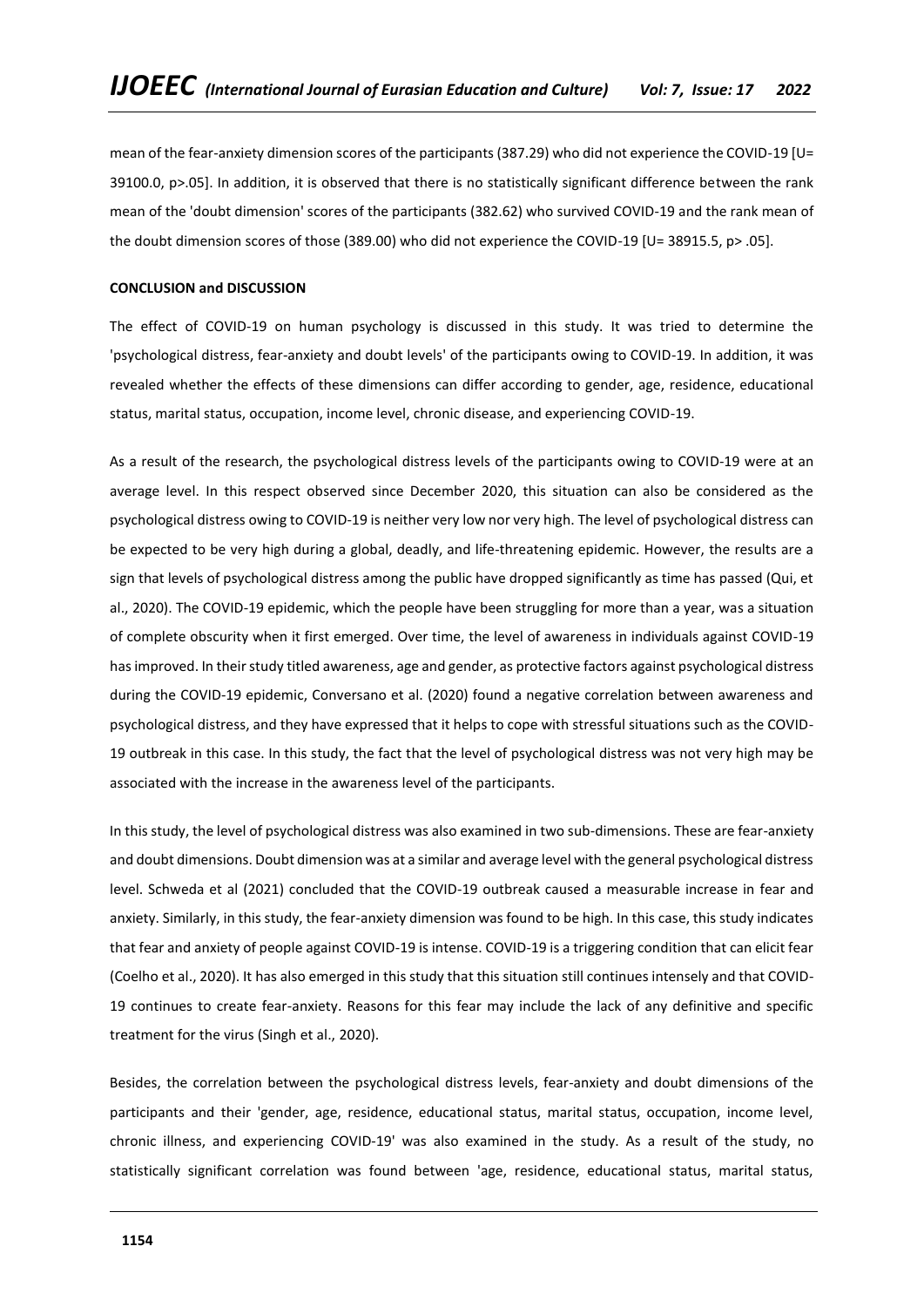occupation, income level, chronic disease, catching COVID-19' and psychological distress, fear-anxiety and doubt levels of the participants. However, there was a significant correlation between the 'gender' variable and psychological distress, fear-anxiety and doubt levels. As a result of the research, it was also seen that COVID-19 caused more psychological distress in females and created more fear-anxiety and doubt. A similar situation was seen in the study of Sevim et al. (2020). In the related study, women's anxiety and hopelessness levels were higher than men.

# **RECOMMENDATIONS**

As a result, psychological distress and doubt levels of individuals owing to COVID-19 were not high, but their fearanxiety levels were quite high. Considering that there is a negative correlation between awareness and fearanxiety, increasing the awareness of individuals about COVID-19 may be effective in reducing their psychological distress. In addition, it was also revealed in this study that COVID-19 causes more psychological distress in females than males and creates more fear-anxiety and doubt. Therefore, it may be recommended for further studies to examine the causes of psychological distress of females against COVID-19 and the solutions to this problem.

As a result of the research, contrary to expectations, there was no statistical difference between the levels of psychological distress experienced by individuals with chronic diseases and individuals without chronic diseases due to COVID-19. Again, a similar situation has been detected between individuals who caught and survived COVID-19 and individuals who did not catch COVID-19. The reasons for this situation can be examined in depth in future studies.

# **ETHICAL TEXT**

In this article, journal writing rules, publication principles, research and publication ethics rules, journal ethics rules were followed. Responsibility for any violations that may arise regarding the article belongs to the authors. For the research, an 'ethics committee positive' report was given by the Social and Human Sciences Research Ethics Committee of Tokat Gaziosmanpaşa University, in the 10th session on 29.04.2021, with the decision numbered 5.

**Author(s) Contribution Rate:** In this article, we declare that the contribution rate of the first researcher is 50%, while the contribution rate of the second author is 50%.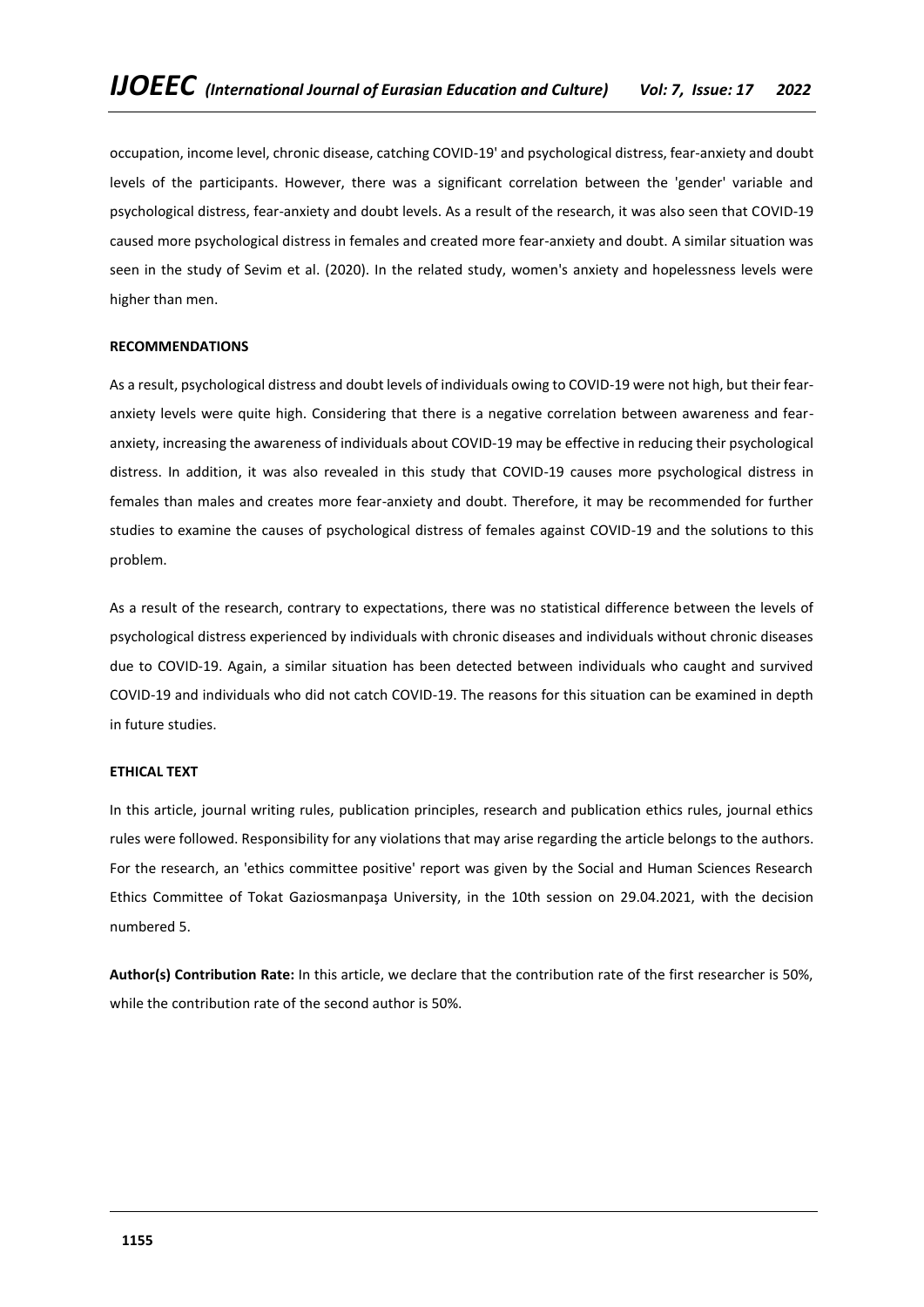#### **REFERENCES**

Aslan, R. (2020). COVID-19 Fizyoloji ve psikolojiyi nasıl etkiliyor? *Ayrıntı Dergisi, 8*(88), 47-53.

- Ay, T., Oruç, D., & Özdoğru, A. (2021). Adaptation and evaluation of COVID-19 related psychological distress scale Turkish form. *Death Studies, 46*(3), 560-568.
- Büyüköztürk, Ş., Çakmak, E., Akgün, Ö., Karadeniz, Ş., & Demirel, F. (2014). *Bilimsel araştırma yöntemleri* (18. Baskı). Pegem Akademi.
- Cao, W., Fang, Z., Hou, G., Han, M., Xu, X., & Dong, J. (2020). The psychological impact of the COVID-19 epidemic on college students in China. *Psychiatry Research, 287*, 1-5.
- Chen, Q., Liang, M., Li, Y., Guo, J., Fei, D., Wang, L., & Zhang, Z. (2020). Mental health care for medical staff in China during the COVID-19 outbreak. *The Lancet Psychiatry, 7*(4), 15-16. https://doi.org/10.1016/S2215-0366(20)30078-X
- Coelho, C., Suttiwan, P., Arato, N., & Zsido, A. (2020). On the nature of fear and anxiety triggered by COVID-19. *Frontiers in psychology, 11*, 1-8.
- Conversano, C., Di Giuseppe, M., Miccoli, M., Ciacchini, R., Gemignani, A., & Orru, G. (2020). Mindfulness, age and gender as protective factors against psychological distress during Covid-19 pandemic. *Frontiers in Psychology, 11*, 1-9.
- Erdoğdu, Y., Koçoğlu, F., & Sevim, C. (2020). COVID-19 pandemisi sürecinde anksiyete ile umutsuzluk düzeylerinin psikososyal ve demografik değişkenlere göre incelenmesi. *Klinik Psikiyatri Dergisi*, *23*, 24-37.
- Feng, L., Dong, Z., Yan, R., Wu, X., Zhang, L., Ma, j., & Zeng, Y. (2020). Psychological distress in the shadow of the COVID-19 pandemic: Preliminary development of an assessment scale. *Psychiatry Research, 291*, 113- 202. doi:10.1016/j.psychres.2020.113202
- GOOGLE. (2021). *Google haberler*. https://news.google.com/covid19/map?hl=tr&gl=TR&ceid=TR%3Atr
- Li, S., Wang, Y., Yang, Y., Lei, X., & Yang, Y. (2020). Analysis of influencing factors of anxiety and emotional disorders in children and adolescents during home isolation during the epidemic of novel coronavirus pneumonia. *Chinese Journal of Child Health, 28*(3), 1-9.
- Pan, X., Ojcius, D., Gao, T., Li, Z., Pan, C., & Pan, C. (2020). Lessons learned from the 2019-nCoV epidemic on prevention of future infectious diseases. *Microbes and Infection, 22*(2), 86-91. doi:10.1016/j.micinf.2020.02.004
- Qui, j., Shen, B., Zhao, M., Wang, Z., Xie, B., & Xu, Y. (2020). A nationwide survey of psychological distress among Chinese people in the COVID-19 epidemic: implications and policy recommendations. *General Pychiatry, 33*(2), 1-3. doi:10.1136/gpsych-2020-100213
- Schweda, A., Weismüller, B., Bäuerle, A., Dörrie, N., Musche, V., Fink, M., Skoda, E. (2021). Phenotyping mental health: Age, community size, and depression differently modulate COVID-19-related fear and generalized anxiety. *Comprehensive Psychiatry, 104*, 1-9. doi:10.1016/j.comppsych.2020.152218
- Singh, P., Singh, S., Sohal, M., Dwivedi, Y., Kahlon, K., & Sawhney, R. (2020). Psychological fear and anxiety caused by COVID-19: Insights from Twitter analytics. *Asian Journal of Psychiatry, 54*, 1-3. doi:10.1016 / j.ajp.2020.102280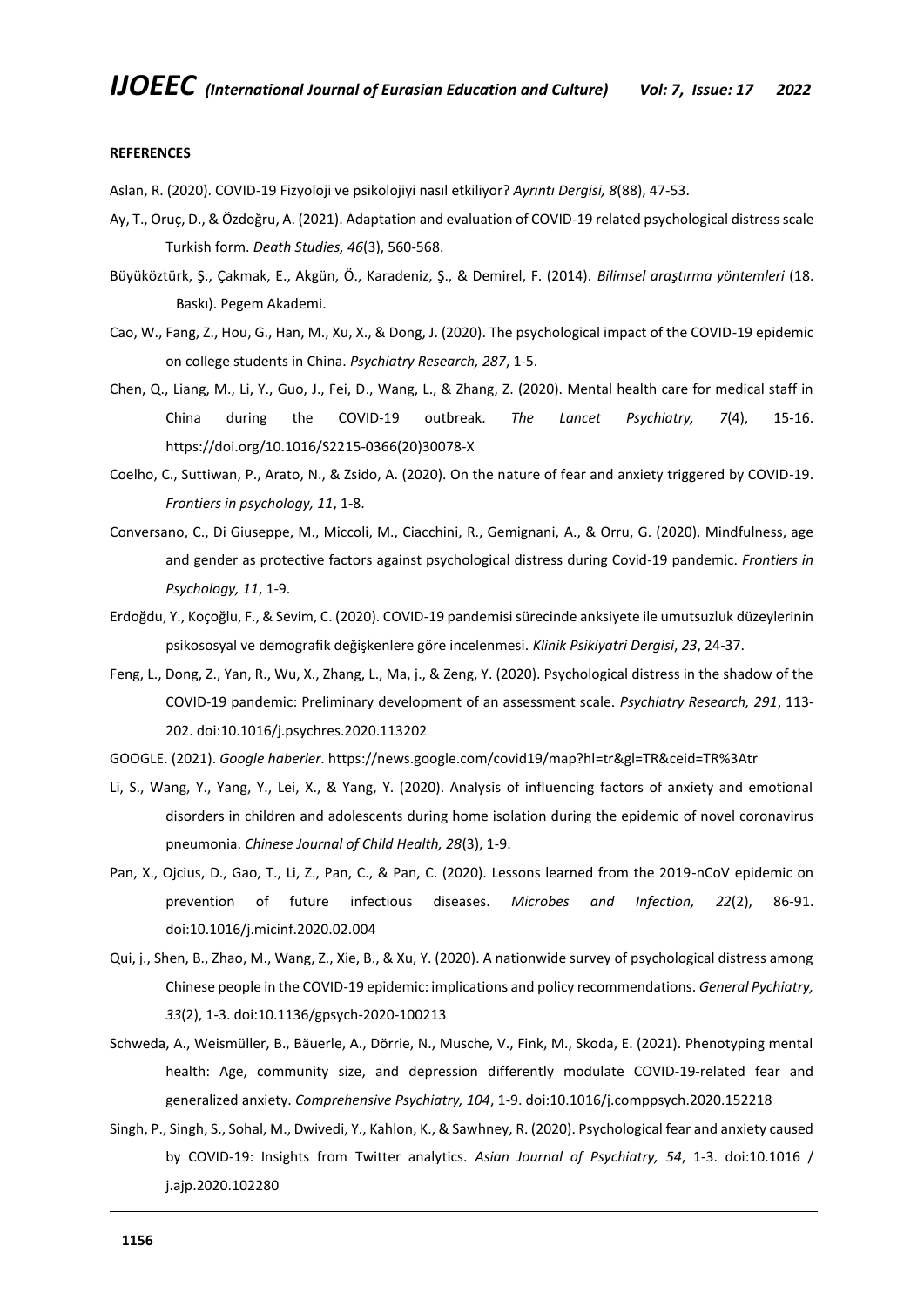- Soylu, Ö. B. (2020). Türkiye ekonomisinde COVID-19'un sektörel etkileri. *Avrasya Sosyal ve Ekonomi Araştırmaları Dergisi, 7*(6), 169-185.
- Xiao, C. (2020). A novel approach of consultation on 2019 novel coronavirus (COVID-19)-related psychological and mental problems: structured letter therapy. *Psychiatry Investigation, 17*(2), 175. doi:10.30773/pi.2020.0047
- Yang, Y., Li, W., Zhang, Q., Zhang, L., Cheung, T., & Xiang, Y. (2020). Mental health services for older adults in China during the COVID-19 outbreak. *The Lancet Psychiatry, 7*(4), 19. https://doi.org/10.1016/S2215- 0366(20)30079-1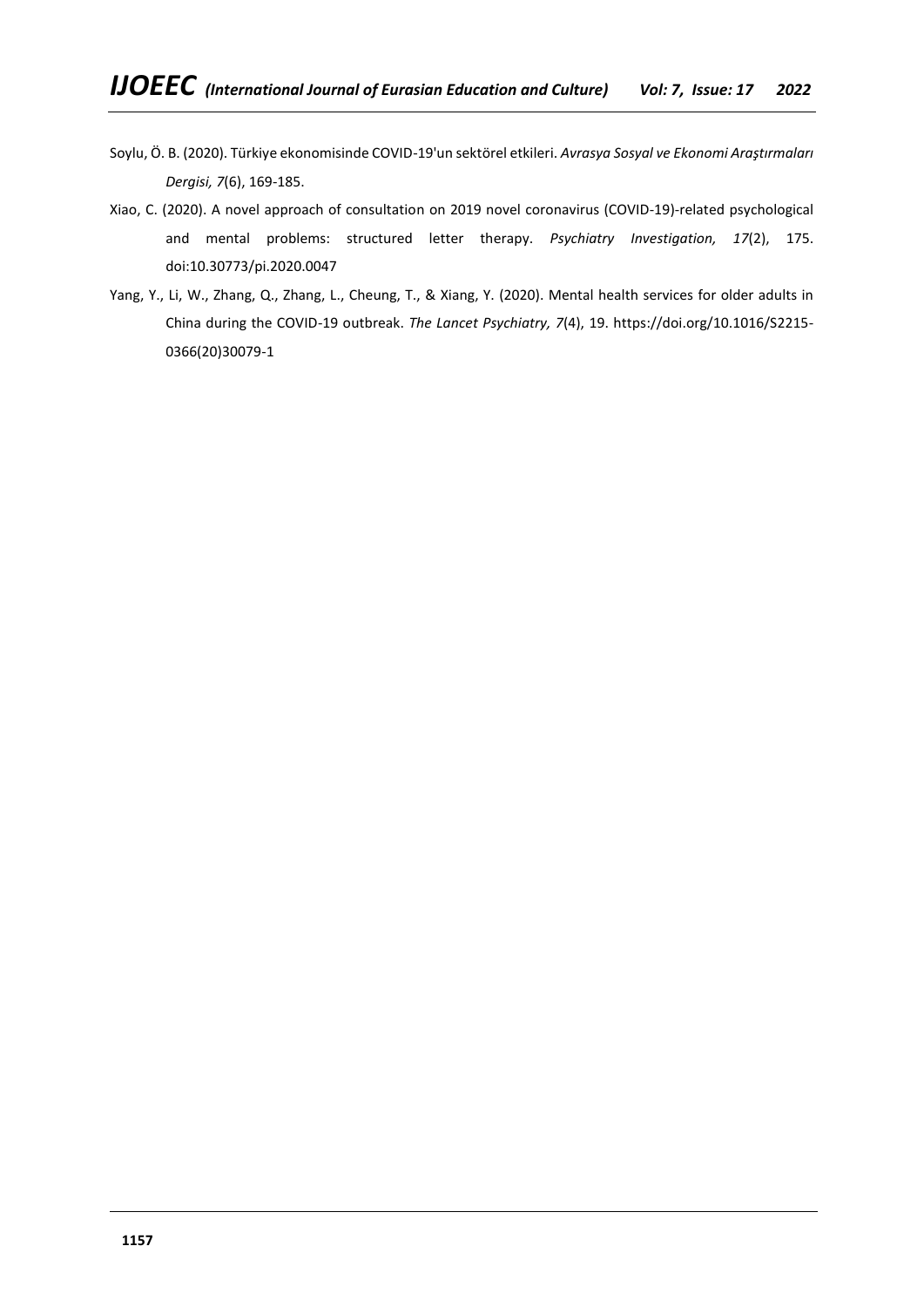# **COVİD-19'UN İNSAN PSİKOLOJİSİNE ETKİSİNİN ÇEŞİTLİ DEĞİŞKENLER AÇISINDAN İNCELENMESİ**

# **ÖZ**

Bu araştırmanın en temel amacı, dünyayı etkisi altına alan COVID-19'un insan psikolojisine etkisinin çeşitli değişkenler açısından incelenmesidir. Araştırmada nicel araştırma yöntemlerinden tarama modeli kullanılmıştır. Çalışmada veriler 'COVID-19 Psikolojik Sıkıntı Ölçeği' kullanılarak elde edilmiştir. Beşli likert tipi ölçekten alınabilecek ortalama puanlar 1 ile 5 arasında değişmektedir. Toplam 12 sorudan oluşan Psikolojik Sıkıntı Ölçeği, korku-kaygı ve şüphe boyutu olmak üzere iki alt boyuttan oluşmaktadır. Veriler katılımcılardan Google form aracılığı ile elde edilmiştir. Araştırmaya 316'sı kadın, 459'u erkek olmak üzere toplam 775 kişi katılmıştır. Araştırma verileri SPSS programı kullanılarak analiz edilmiş olup, ölçeğin Alpha değeri .80 bulunmuştur. Araştırmada 'cinsiyet, yaş, yerleşim yeri, eğitim durumu, medeni hali, mesleği, gelir düzeyi, kronik hastalığı, COVID-19 olma durumu' gibi değişkenler ile psikolojik sıkıntı, korku-kaygı ve şüphe boyutları arasındaki ilişkilere bakılmıştır. Araştırma sonucunda, katılımcıların COVİD-19'a yönelik, ortalama düzeyde psikolojik sıkıntı ve şüphe, yüksek düzeyde korku-kaygı yaşadıkları tespit edilmiştir. Çalışmada cinsiyet değişkeni açısından psikolojik sıkıntı, korku-kaygı ve şüphe boyutlarında istatistiksel olarak anlamlı fark bulunmuş ve kadınların COVID-19'dan daha fazla korktuğu tespit edilmiştir. Araştırmanın diğer tüm değişkenlerinde ise istatistiksel olarak anlamlı fark görülmemiştir. Sonuç olarak araştırmaya katılanlar üzerinde COVID-19'un psikolojik etkisinin yüksek düzeyde olmadığı, ancak oldukça fazla korku-kaygı oluşturduğu ve kadınların erkeklere göre daha fazla psikolojik sıkıntı yaşadığı tespit edilmiştir.

**Anahtar kelimeler:** Covid-19, psikolojik sıkıntı, korku-kaygı, şüphe.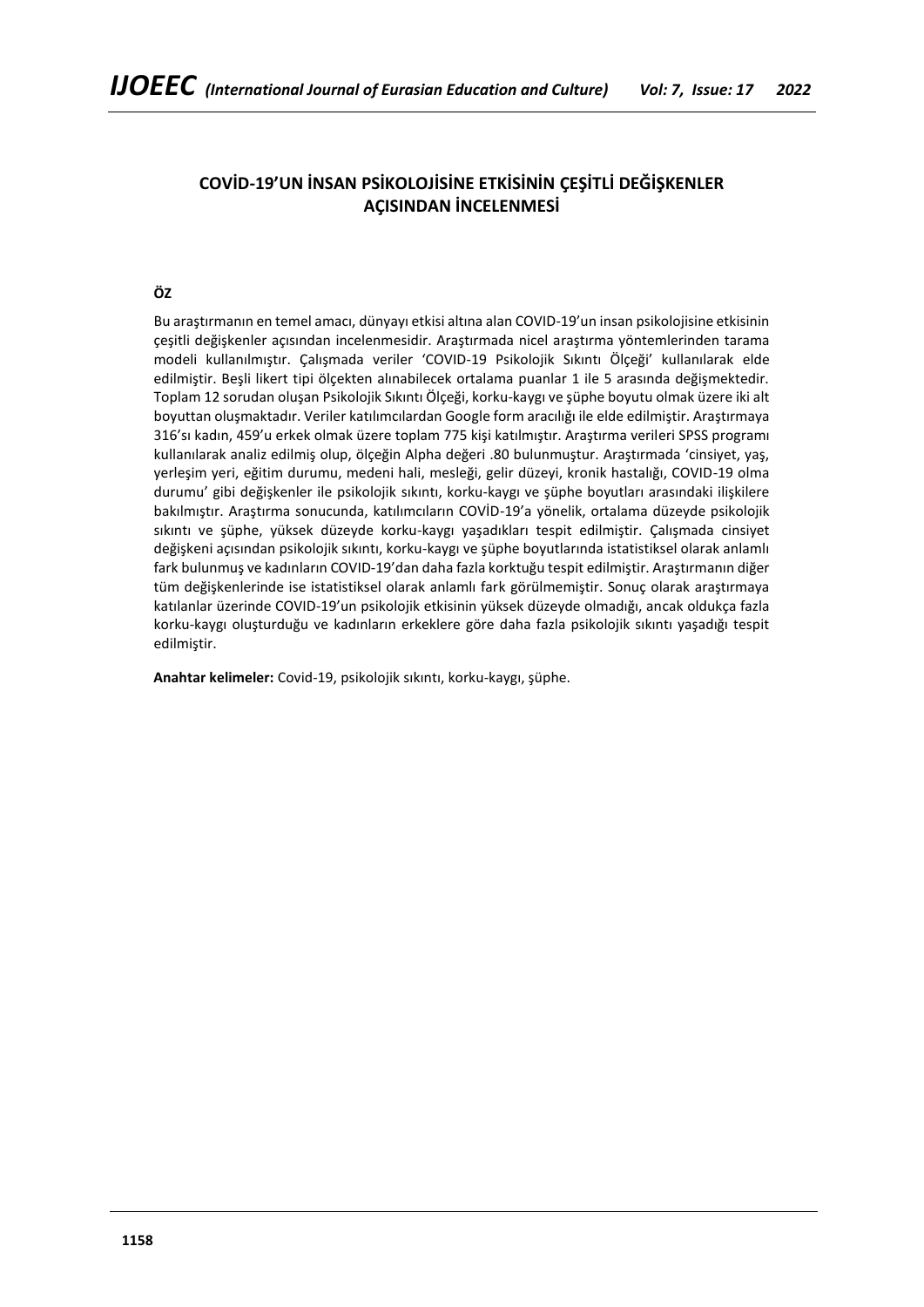# **GİRİŞ**

İnsanlık tarihi savaşlar ve salgınlarla doludur, ancak bazı salgınların neden olduğu ölüm ve korku hiçbir savaşla kıyaslanamaz (Pan vd., 2020). 2019'un Aralık ayında ilk kez Çin'in Vuhan şehrinde görülen COVID-19 salgını da hızlı bulaşma özelliği ile kısa sürede tüm dünyayı etkisi altına almıştır. Ocak 2020 tarihi ile birlikte Amerika, Avrupa ve Asya ülkelerinde de COVID-19 vakaları gözlemlenmiş ve salgın insanların tüm yaşam alanlarını olumsuz etkilemiştir. Sağlık bakanlığı tarafından yapılan açıklamaya göre Türkiye'de görülen ilk vaka, 11 Mart 2020 tarihinde görülmüş, yine COVID-19'a bağlı ilk ölüm ise 15 Mart 2020'de gerçekleşmiştir. Bununla birlikte Mart 2021'de ise tüm dünya da COVID-19'a bağlı ölüm sayısı 2.714.606 (GOOGLE, 2021) olmuştur. Ancak salgın, yalnızca enfeksiyon nedeniyle ölüm riskini değil, aynı zamanda dayanılmaz psikolojik baskıyı da beraberinde getirmiştir (Cao vd., 2020).

Genel karantina kuralları ile birlikte sosyal varlık olan insan eve kapanmış, diğer insanlarla sosyal teması en aza indirerek yaşamaya başlamıştır. Sosyal yaşamdan kopan insan yeni bir yaşam biçimine uyum sağlamak zorunda kalmıştır. Eğitimler uzaktan olmaya, evler ofise dönüşmeye başlamıştır. COVID-19 yalnızca insan sağlığını tehdit etmemiş, bunun yanında ekonomik sektörü de derinden etkilemiştir. Sanayide üretimlere ara verilmiş, yolcu hareketliliği kısıtlanmış, spor ve sanat faaliyetleri durdurulmuş, iş gücü piyasası olumsuz etkilenmiştir (Soylu, 2020). Böylece insanların korku ve kaygı düzeyleri, salgının ölümcül etkilerinin yanında, ekonomik, sosyal, geleceğe dair karamsar tutumlara bağlı olarak etkilenmiştir. Bu olağan üstü durum ile karşı karşıya kalan insan için çeşitli psikolojik ve zihinsel sorunların ortaya çıkması beklendik bir durum olmuştur (Xiao, 2020). Psikoloji ile fizyolojinin birbirini etkilediği düşünüldüğünde (Aslan, 2020) korku ve kaygı düzeyinin yüksek olması, salgına karşı insanların bağışıklık düzeylerini de düşürecektir.

Henüz tedavisi bulunmayan ve aşılama çalışmalarının da devam ettiği salgının yıkıcı psikolojik etkisi yaşamı hala olumsuz etkilemektedir. Bu yüzden salgının genel halk, hastalar, sağlık personeli, çocuklar ve yaşlılar üzerindeki psikolojik etkisine dair çalışmalar yapılmıştır (Chen vd., 2020; Yang, vd., 2020; Liv vd., 2020). Bu çalışma ile birlikte üzerinden bir yıldan fazla zaman geçmiş olan COVID-19 salgınının insanları psikolojik açıdan nasıl bir sıkıntılı sürece soktuğu ortaya çıkarılacaktır. Ayrıca psikolojik sıkıntının altında yatan korku-kaygı ve şüphe boyutlarının düzeyleri de araştırılacaktır. COVID-19 sıkıntı durumları ile kişilerin demografik özellikleri arasında ki ilişki durumu ortaya çıkarılacaktır.

Araştırmanın temel amacı; dünyayı etkisi altına alan COVID-19'un insan psikolojisine etkisinin çeşitli değişkenler açısından incelenmesidir. Bu amaç doğrultusunda bu çalışma ile birlikte aşağıda ki sorulara cevap aranacaktır;

- Bireylerin COVİD-19 salgınına bağlı olarak psikolojik sıkıntı düzeyleri nedir?
- Bireylerin psikolojik sıkıntı düzeyleri ile cinsiyet, yaş, yerleşim yeri, eğitim durumu, medeni hali, mesleği, gelir düzeyi, kronik hastalığı, COVID olma durumu arasında istatistiksel olarak anlamlı fark var mıdır?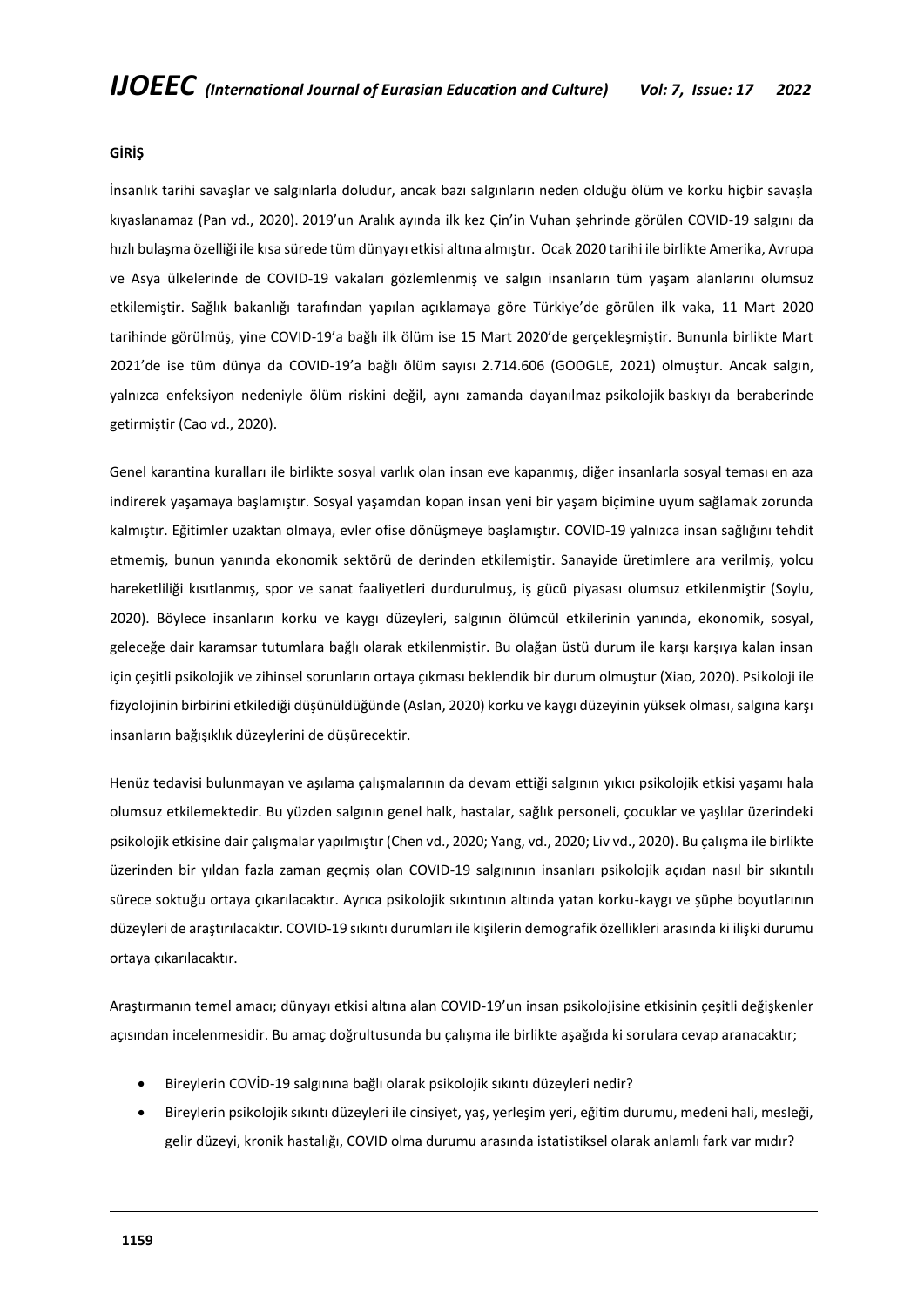- Bireylerin korku-kaygı düzeyleri ile cinsiyet, yaş, yerleşim yeri, eğitim durumu, medeni hali, mesleği, gelir düzeyi, kronik hastalığı, COVID olma durumu arasında istatistiksel olarak anlamlı fark var mıdır?
- Bireylerin şüphe düzeyleri ile cinsiyet, yaş, yerleşim yeri, eğitim durumu, medeni hali, mesleği, gelir düzeyi, kronik hastalığı, COVID olma durumu arasında istatistiksel olarak anlamlı fark var mıdır?

# **YÖNTEM**

# **Araştırmanın Modeli**

Bireylerin COVID-19 salgınına karşı psikolojik sıkıntı düzeylerini ölçmeyi amaçlayan bu çalışma, nicel araştırma yöntemlerinden tarama modelinde tasarlanmıştır. Bu yöntemde verilerin toplanma amacı, bir grubun belirli özelliklerini ortaya çıkarmaktır (Büyüköztürk vd., 2014). Bu araştırma ile birlikte bireylerin psikolojik sıkıntı düzeyleri ortaya çıkarılacak ve çeşitli değişkenler ile kişilerin korku-kaygı ve şüphe düzeyleri arasındaki ilişkiye bakılacaktır. Araştırma için Tokat Gaziosmanpaşa Üniversitesi Sosyal ve Beşerî Bilimler Araştırmaları Etik Kurulu tarafından 29.04.2021 tarihinde 10.oturum 5 numaralı kararla 'etik kurul olumlu' raporu verilmiştir.

# **Katılımcılar**

Çevrim içi yöntemle ölçeği toplamda 775 kişi cevaplamıştır. Katılımcıların %40'8 (N=316)'i kadın, %59,2 (N=459)'si erkektir. Yine çalışmaya katılanların %15,6 (N=121)'sı COVID-19 atlattığını, %84,4 (N=654)'ü ise COVİD-19 atlatmadığını ifade etmiştir. Araştırmaya katılan bireylerin demografik özellikleri Tablo 1'de sunulmuştur.

| Tablo 2. Araştırmaya Katılanların Demografik Özellikleri |                                                                                        |                                                                                                                                                          |      |  |  |  |
|----------------------------------------------------------|----------------------------------------------------------------------------------------|----------------------------------------------------------------------------------------------------------------------------------------------------------|------|--|--|--|
| Katılımcıların Demografik Özellikleri<br>%<br>f          |                                                                                        |                                                                                                                                                          |      |  |  |  |
|                                                          | Kadın                                                                                  | 316                                                                                                                                                      | 40,8 |  |  |  |
| Cinsiyet                                                 | Erkek                                                                                  | 459<br>91<br>159<br>261<br>195<br>69<br>27<br>16<br>237<br>495<br>47<br>162<br>58<br>394<br>114<br>522<br>253<br>133<br>80<br>390<br>97<br>24<br>8<br>43 | 59,2 |  |  |  |
|                                                          | 20 yaş ve altı                                                                         |                                                                                                                                                          | 11,7 |  |  |  |
|                                                          | 21-30 yaş arası                                                                        |                                                                                                                                                          | 20,5 |  |  |  |
| Yaş                                                      | 31-40 yaş arası                                                                        |                                                                                                                                                          | 33,7 |  |  |  |
|                                                          | 41-50 yaş arası                                                                        |                                                                                                                                                          | 25,2 |  |  |  |
|                                                          | 51 yaş ve üzeri                                                                        |                                                                                                                                                          | 8,9  |  |  |  |
|                                                          | Köy                                                                                    |                                                                                                                                                          | 3,5  |  |  |  |
| Yerleşim Yeri                                            | Kasaba                                                                                 |                                                                                                                                                          | 2,1  |  |  |  |
|                                                          | ilçe                                                                                   |                                                                                                                                                          | 30,6 |  |  |  |
|                                                          | İl-Büyükşehir                                                                          |                                                                                                                                                          | 63,9 |  |  |  |
|                                                          | İlköğretim                                                                             |                                                                                                                                                          | 6,1  |  |  |  |
|                                                          | Ortaöğretim (lise)                                                                     |                                                                                                                                                          | 20,9 |  |  |  |
| Eğitim Durumu                                            | Önlisans                                                                               |                                                                                                                                                          | 7,5  |  |  |  |
|                                                          | Lisans                                                                                 |                                                                                                                                                          | 50,8 |  |  |  |
|                                                          | Lisansüstü                                                                             |                                                                                                                                                          | 14,7 |  |  |  |
| Medeni Hal                                               | Evli                                                                                   |                                                                                                                                                          | 67,4 |  |  |  |
|                                                          | Evli Değil<br>Öğrenci<br>Çalışmıyor<br>Kamu<br>Özel Sektör<br>Esnaf<br>Ciftçi<br>Diğer | 32,6                                                                                                                                                     |      |  |  |  |
|                                                          |                                                                                        |                                                                                                                                                          | 17,2 |  |  |  |
|                                                          |                                                                                        |                                                                                                                                                          | 10,3 |  |  |  |
|                                                          |                                                                                        |                                                                                                                                                          | 50,3 |  |  |  |
| Meslek                                                   |                                                                                        |                                                                                                                                                          | 12,5 |  |  |  |
|                                                          |                                                                                        |                                                                                                                                                          | 3,1  |  |  |  |
|                                                          |                                                                                        |                                                                                                                                                          | 1,0  |  |  |  |
|                                                          |                                                                                        |                                                                                                                                                          |      |  |  |  |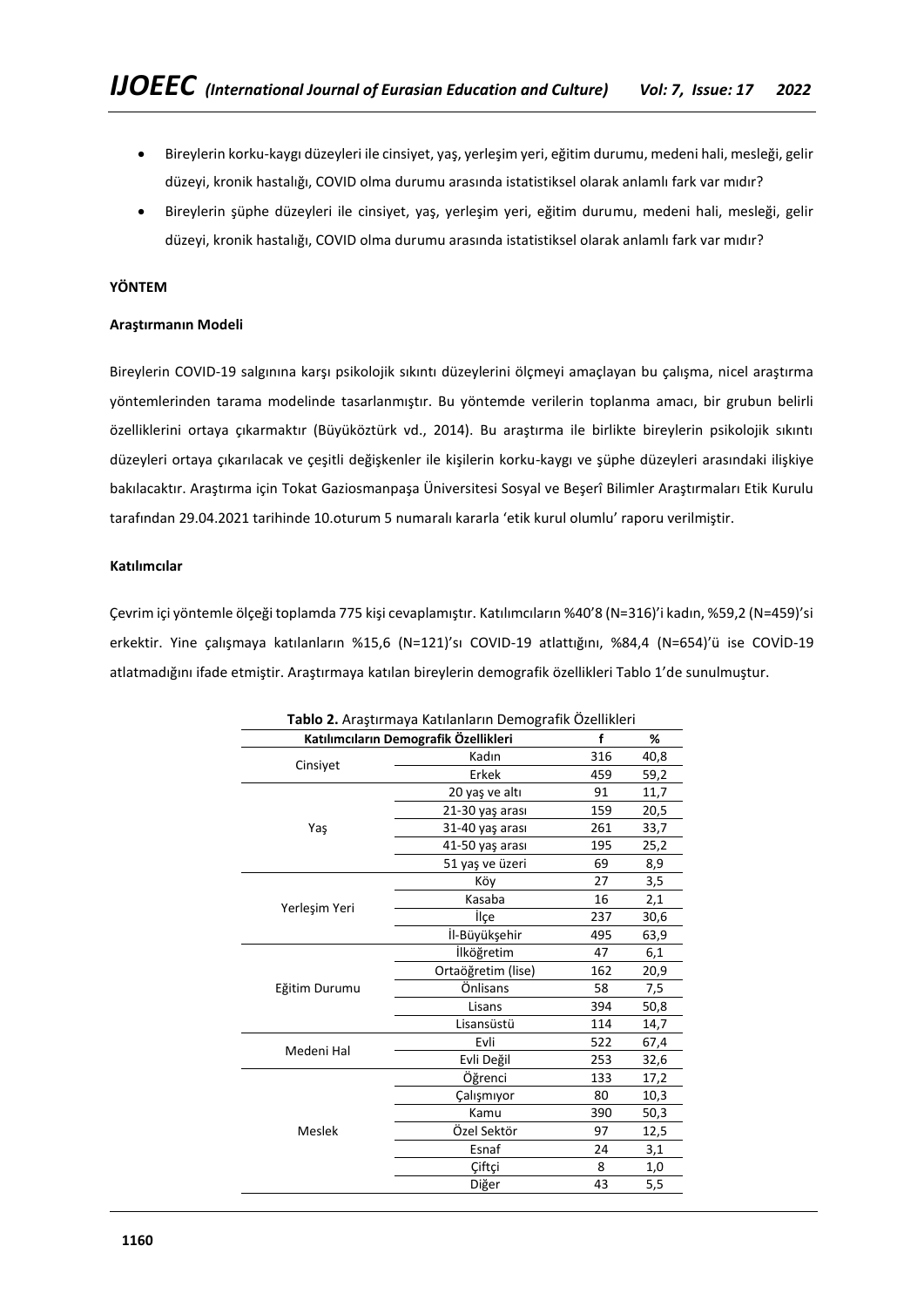|                                 | 0-2.325 TL arası      | 188 | 24,3 |
|---------------------------------|-----------------------|-----|------|
| Gelir Düzeyi<br>Kronik Hastalık | 2.326-4.500 TL arası  | 142 | 18,3 |
|                                 | 4.5001-7000 TL arası  | 317 | 40,9 |
|                                 | 7.001-10.000 TL arası | 87  | 11,2 |
|                                 | 10.001 TL ve üzeri    | 41  | 5,3  |
|                                 | Var                   | 104 | 13,4 |
|                                 | Yok                   | 671 | 86,6 |
| COVID-19 Durumu                 | Atlattım/Oldum        | 121 | 15,6 |
|                                 | Atlatmadım/Olmadım    | 654 | 84,4 |
|                                 | Toplam                | 775 | 100  |

Tablo 1 incelendiğinde araştırmaya katılanların %6,1(N=47) ilköğretim, %20,9(N=162)'u lise, %7,5(N=58)'i önlisans, %50,8(N=394)'i lisans, %14,7(N=114)'si ise lisansüstü eğitim mezunudur. Yaşlarına göre bakıldığında en fazla katılımcının 31-40 yaş aralığında (%33,7) olduğu görülmektedir.

# **Verilerin Toplanması ve Analizi**

Araştırmada veriler Google Formlar aracılığı ile elde edilmiştir. Form iki bölümden oluşturulmuştur. Birinci bölümde katılımcıların cinsiyeti, yaşı, yaşadığı yerleşim yeri, eğitim durumu, medeni hali, mesleği, gelir düzeyi, kronik hastalığı, COVID-19'a yakalanma durumu gibi bilgilere yer verilmiştir. İkinci bölümde ise Feng vd. (2020) tarafından geliştirilen ve Ay vd. (2021) tarafından Türkçe'ye uyarlanan 12 maddelik 'COVID-19 Psikolojik Sıkıntı Ölçeği' yer almaktadır. Veriler katılımcılara Google Formlar aracılığı ile ulaştırılmış ve katılımcıların Google kimlikleri ile giriş yapmaları istenmiştir. Böylece olası mükerrer girişlerin önüne geçilmeye çalışılmıştır.

Toplam 12 maddeden oluşan ölçekten alınabilecek ortalama puanlar 1-5 arasındadır. Puan ortalamaları 5'e yaklaştıkça psikolojik sıkıntı düzeyi, korku-kaygı ve şüphe boyutları da artmaktadır. Tablo 2'de derecelendirme ölçeğine karşılık gelen ortalama puan-puan aralıkları ve psikolojik sıkıntı düzeyleri gösterilmiştir.

| <b>Tablo 2.</b> Defection the Olçegine Karşılık Gelen Puan-Puan Aralıkları |                       |                           |              |  |  |  |
|----------------------------------------------------------------------------|-----------------------|---------------------------|--------------|--|--|--|
| <b>Secenek</b>                                                             | <b>Verilecek Puan</b> | Psikolojik Sıkıntı Düzeyi | Puan Aralığı |  |  |  |
| Kesinlikle Katılmıyorum                                                    |                       | Çok Düşük                 | 1.00-1.79    |  |  |  |
| Katılmıyorum                                                               |                       | Düsük                     | 1.80-2.59    |  |  |  |
| Kararsızım                                                                 |                       | Ortalama                  | 2.60-3.39    |  |  |  |
| Katılıyorum                                                                | 4                     | Yüksek                    | 3.40-4.19    |  |  |  |
| Kesinlikle Katılıyorum                                                     |                       | Cok Yüksek                | 4.20-5.00    |  |  |  |

**Tablo 2.** Derecelendirme Ölçeğine Karşılık Gelen Puan-Puan Aralıkları

Katılımcılardan elde edilen veriler SPSS programına yüklenerek analiz edilebilir hale dönüştürülmüştür. Analize başlamadan önce tüm değişkenlere ait verilerin normal dağılımına 'Kolmogorov-Smirnov' testi ile bakılmıştır. Dağılım testi sonucunda 'cinsiyet, medeni hal, kronik hastalık, COVID-19 atlatma durumu, yerleşim yeri' değişkenlerinde verilerin normal dağılım göstermediği (p<.05) görülmüştür. Ancak 'yaş, eğitim durumu, mesleği, gelir düzeyi' değişkenlerinde ise verilerin normal dağılım gösterdiği tespit edilmiştir (p>.05). Bu yüzden 'cinsiyet, medeni hal, kronik hastalık ve COVID-19 atlatma durumlarında' nonparametrik testlerden olan 'Mann Whitney U Testi', yerleşim yeri değişkeninde ise 'Kruskal Wallis Testi' uygulanmıştır. Normal dağılım gösteren 'yaş, eğitim durumu, mesleği, gelir düzeyi' değişkenlerinde ise parametrik testlerden olan 'One Way ANOVA Testi'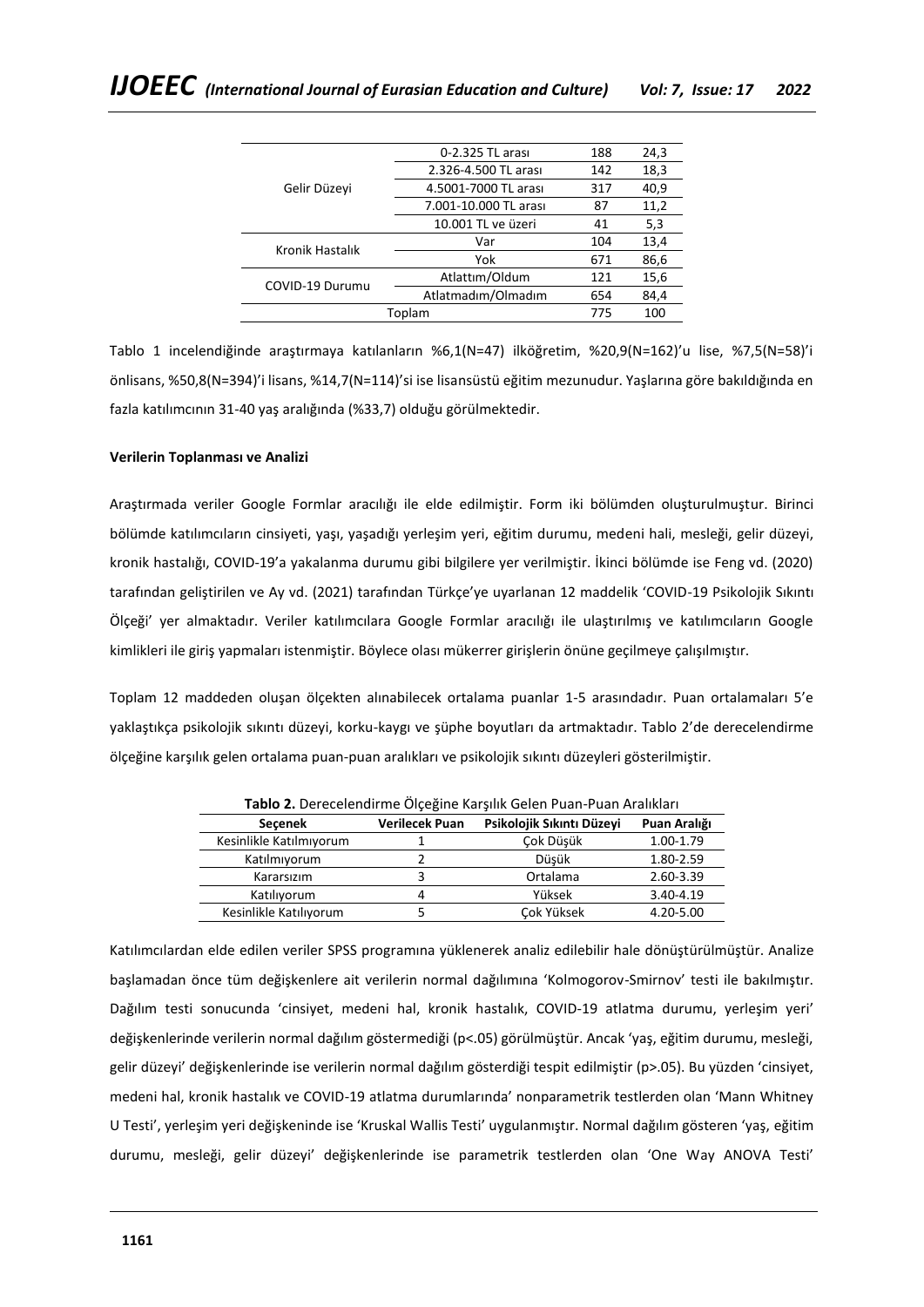uygulanarak analiz edilmiştir. Araştırma verileri SPSS programı kullanılarak analiz edilmiş olup, Alpha güvenirlik kat sayı değeri ise ölçeğin bütünü için.80, korku- kaygı boyutu .84, şüphe boyutu ise .83 bulunmuştur.

# **BULGULAR**

Araştırmanın bu bölümünde katılımcıların psikolojik sıkıntı düzeylerine ilişkin bulgulara ve farklı değişkenler ile 'korku-kaygı ve şüphe' boyutları arasındaki istatistiksel sonuçlara yer verilmiştir.

### **Katılımcıların Psikolojik Sıkıntı Düzeyleri**

Çalışmada katılımcılara Psikolojik Sıkıntı Ölçeği uygulanmış ve sonuçları istatistiksel olarak analiz edilmiştir. Tablo 3'te katılımcıların psikolojik sıkıntı düzeylerine ilişkin bilgilere yer verilmiştir.

|--|

| <b>Boyutlar</b>           |     |      | SS   |
|---------------------------|-----|------|------|
| Toplam Ortalama Puan      | 775 | 3.35 | 0.75 |
| Korku-Kaygı Ortalama Puan | 775 | 3.77 | 0,86 |
| Süphe Ortalama Puan       | 775 | 3.05 | 0.78 |

Tablo 3 incelendiğinde katılımcıların genel psikolojik sıkıntı düzeyleri 'ortalama' seviyede çıkmıştır (X=3,35). Ancak ölçeğin 'korku-kaygı' boyutunda katılımcıların psikolojik sıkıntı düzeylerinin 'yüksek' seviyede olduğu görülmüştür (X=3,77). Ölçeğin alt boyutlarından diğeri olan 'şüphe' boyutu ise 'ortalama' seviyede bulunmuştur (X=3,05).

### **Cinsiyet Değişkeni ile Psikolojik Sıkıntı Düzeyi ve Alt Boyutları Arasındaki İlişki**

Çalışmada katılımcıların toplam psikolojik sıkıntı düzeyleri, korku-kaygı boyutu ve şüphe boyutları puan ortalamaları ile cinsiyet değişkeni arasında ki ilişkiye Mann Whitney U Testi ile bakılmıştır. Test sonucu Tablo 4'te sunulmuştur.

| Puan Türü          | <b>Cinsivet</b> | N   | Sıra Ortalaması | Sıra Toplamı | U                   |          | D   |
|--------------------|-----------------|-----|-----------------|--------------|---------------------|----------|-----|
| Psikolojik Sıkıntı | Kadın           | 316 | 431.90          | 136481,0     | 58649.0<br>$-4.533$ |          |     |
|                    | Erkek           | 459 | 357.78          | 164219.0     |                     |          | .00 |
| Korku-Kaygı        | Kadın           | 316 | 431.23          | 136269,5     | 58860,5             | $-4.477$ | .00 |
| Boyutu             | Erkek           | 459 | 358,24          | 164430,5     |                     |          |     |
| Şüphe Boyutu       | Kadın           | 316 | 427.02          | 134937,0     |                     |          |     |
|                    | Erkek           | 459 | 361,14          | 165763,0     | 60193,0             | $-4.032$ | .00 |

**Tablo 4.** Cinsiyet Değişkeni ile Psikolojik Sıkıntı, Korku-Kaygı Boyutu ve Şüphe Boyutu Puanlarının Karşılaştırılmasına Yönelik Mann Whitney U Testi Sonuçları

Tablo 4 incelendiğinde Mann Whitney U Testi sonuçlarına göre kadınların 'psikolojik sıkıntı' puanlarının sıra ortalamaları (431,90) ile erkeklerin psikolojik sıkıntı puanlarının sıra ortalamaları (357,78) arasında istatistiksel olarak anlamlı fark olduğu görülmektedir [U= 58649.0, p<.05]. Sıra ortalama puanları karşılaştırıldığında bu farkın kadınlar yönünde olduğu anlaşılmaktadır. Bu sonuç ile kadınların COVID-19 salgını karşısında erkeklerden daha fazla 'Psikolojik Sıkıntı' yaşadıkları söylenebilir.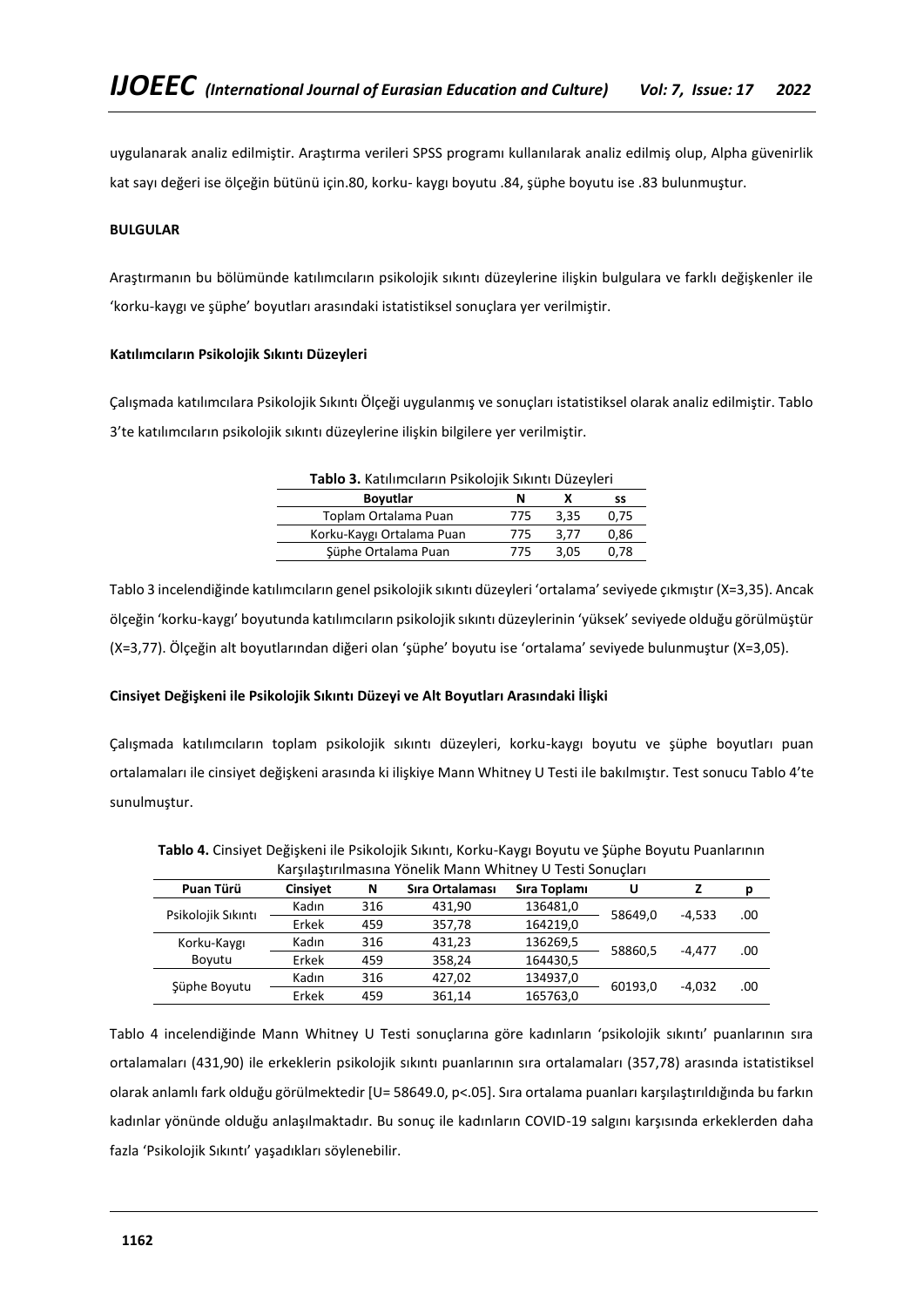Ölçeğin alt boyutlarına bakıldığında kadınların 'korku-kaygı boyutu' puanlarının sıra ortalamaları (431,23) ile erkeklerin korku-kaygı boyutu puanlarının sıra ortalamaları (358,24) arasında istatistiksel olarak anlamlı fark olduğu görülmektedir [U= 5886.5, p<.05]. Sıra ortalama puanları karşılaştırıldığında bu farkın kadınlar yönünde olduğu anlaşılmaktadır. Bu sonuç, kadınların COVID-19 salgını karşısında erkeklerden daha fazla korktukları ve kaygılandıkları anlamını taşımaktadır.

Kadınların 'şüphe boyutu' puanlarının sıra ortalamaları (427,02) ile erkeklerin şüphe boyutu puanlarının sıra ortalamaları (361,14) arasında istatistiksel olarak anlamlı fark olduğu görülmektedir [U= 60193.0, p<.05]. Bu farklılığın sıra ortalama puanları karşılaştırıldığında kadınların daha fazla puan aldığı yönünde olduğu anlaşılmaktadır. Bu sonuç, kadınların salgına bağlı olarak erkeklerden daha fazla COVID-19 şüphesi duydukları anlamını taşımaktadır.

# **Yaş Değişkeni ile Psikolojik Sıkıntı Düzeyi ve Alt Boyutları Arasındaki İlişki**

Çalışmada katılımcıların psikolojik sıkıntı düzeyleri, korku-kaygı boyutu ve şüphe boyutlarına ilişkin puan ortalamaları ile yaş değişkeni arasında ki ilişkiye One-Way ANOVA Testi ile bakılmıştır. Test sonucu Tablo 5'te sunulmuştur.

| Puan Türü                                      | Grup          | Kareler Toplamı                                                                                                                                    | Sd  | Kareler Ortalaması | F    | р   |
|------------------------------------------------|---------------|----------------------------------------------------------------------------------------------------------------------------------------------------|-----|--------------------|------|-----|
|                                                | Gruplar Arası | .704                                                                                                                                               | 4   | .176               |      |     |
| Psikolojik Sıkıntı<br>Düzeyi                   | Gruplar İçi   | 430,590                                                                                                                                            | 770 | .559               | .315 | .87 |
|                                                | Toplam        | 431,294<br>774<br>1,297<br>.324<br>4<br>574,785<br>770<br>.746<br>576,082<br>774<br>1,770<br>.442<br>4<br>472,353<br>770<br>.613<br>474,122<br>774 |     |                    |      |     |
|                                                | Gruplar Arası |                                                                                                                                                    |     |                    |      |     |
| Korku-Kaygı<br>Gruplar İçi<br>Boyutu<br>Toplam |               |                                                                                                                                                    |     |                    | .434 | .78 |
|                                                |               |                                                                                                                                                    |     |                    |      |     |
|                                                | Gruplar Arası |                                                                                                                                                    |     |                    |      |     |
| Süphe Boyutu                                   | Gruplar İçi   |                                                                                                                                                    |     |                    | .721 | .58 |
|                                                | Toplam        |                                                                                                                                                    |     |                    |      |     |

**Tablo 5.** Yaş ile Psikolojik Sıkıntı Düzeyi, Korku-Kaygı Boyutu ve Şüphe Boyutu Arasındaki Farklılığa İlişkin Yapılan Tek Yönlü Varyans Analizi Sonuçları

Katılımcıların yaş aralıkları ile psikolojik sıkıntı düzeyleri arasında fark olup olmadığını test etmek için tek yönlü varyans analizi yapılmıştır. Tablo 5 incelendiğinde grupların psikolojik sıkıntı düzeyi puan ortalamaları arasında istatistiksel olarak anlamlı fark olmadığı görülmüştür F $_{(4-770)}$  = .315, p> 0.05]. Ölçeğin alt boyutundan olan korkukaygı boyutu ile grupların puan ortalamaları arasında da istatistiksel olarak anlamlı fark olmadığı görülmüştür [F(4- 770) = .434, p> 0.05]. Yine katılımcıların şüphe boyutu ile grupların puan ortalamaları arasında da istatistiksel olarak anlamlı fark olmadığı tespit edilmiştir [F (4-770) = .434, p> 0.05].

# **Yerleşim Yeri Değişkeni ile Psikolojik Sıkıntı Düzeyi ve Alt Boyutları Arasındaki İlişki**

Çalışmada katılımcıların psikolojik sıkıntı düzeyleri, korku-kaygı boyutu ve şüphe boyutlarına ilişkin puanları ile yaşadıkları yerleşim yeri (köy, kasaba, ilçe, il-büyükşehir) arasında ki ilişkiye Kruskal Wallis Testi ile bakılmıştır.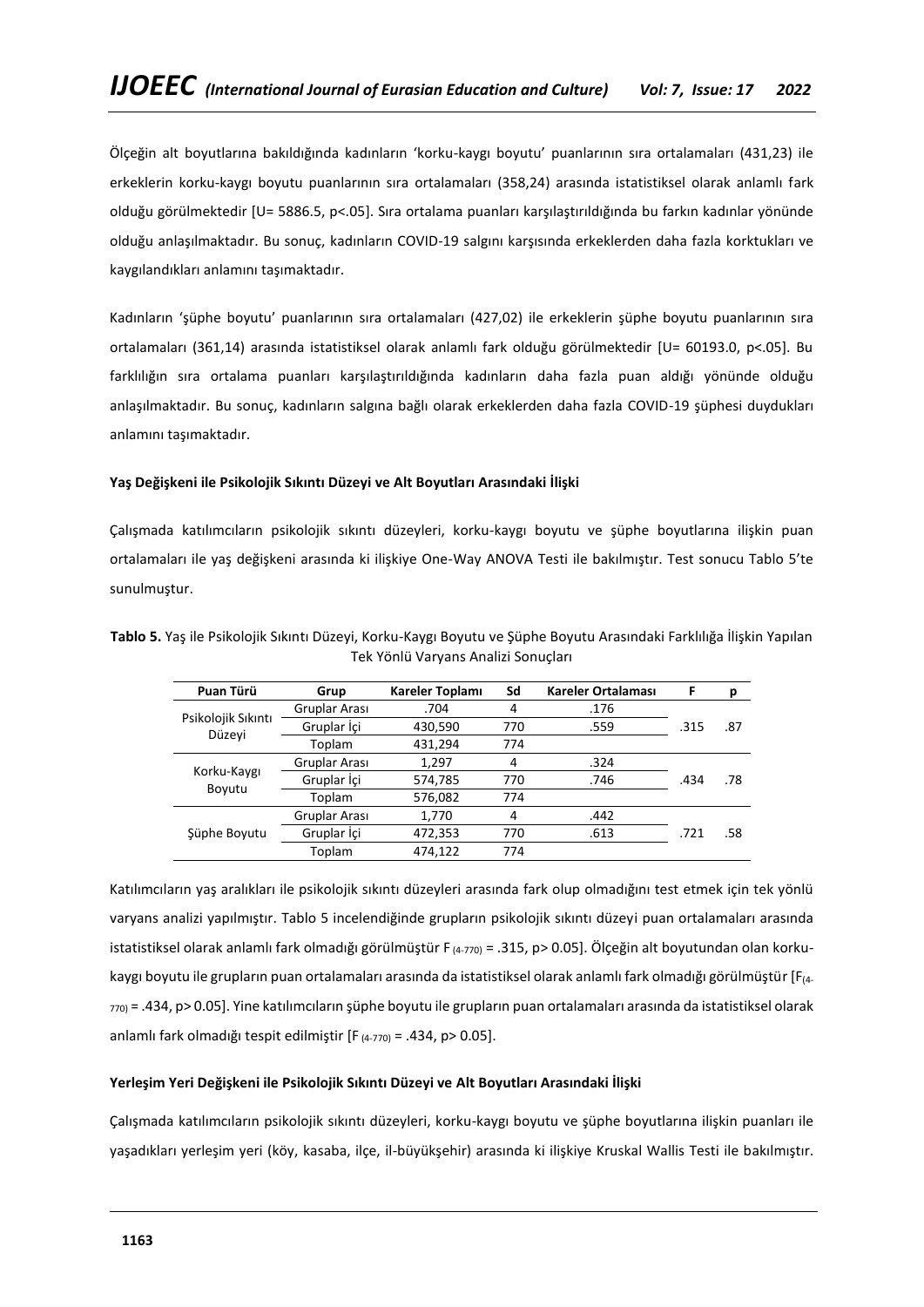Katılımcıların yerleşim yerleri ile psikolojik sıkıntı düzeyi, korku-kaygı, şüphe boyutu ortalama puanlarının farklılığına ilişkin yapılan Kruskal Wallis Testi Sonuçları Test sonucu Tablo 6'da sunulmuştur.

| Pudilidi ilili Farkiliigilid iliskiil Tapiidil NTuskal Wallis Testi Sofiuçidi I |                                      |     |                 |       |    |     |
|---------------------------------------------------------------------------------|--------------------------------------|-----|-----------------|-------|----|-----|
| Değişken-Gruplar                                                                |                                      | N   | Sıra Ortalaması | $X^2$ | sd | p   |
| Psikolojik Sıkıntı                                                              | Köy                                  |     | 416,69          |       |    |     |
|                                                                                 | Kasaba                               | 16  | 366,25          |       |    | .79 |
| Düzeyi                                                                          | <b>ilce</b>                          | 237 | 395,30          | 1,036 | 3  |     |
|                                                                                 | İl-Büyüksehir                        | 495 | 383,64          |       |    |     |
|                                                                                 | Köy                                  | 27  | 397,43          |       |    |     |
|                                                                                 | Kasaba<br>Korku-Kaygı Boyutu<br>İlce |     | 359,78          |       | 3  | .69 |
|                                                                                 |                                      |     | 401,11          | 1,466 |    |     |
|                                                                                 | İl-Büyükşehir                        | 495 | 382,12          |       |    |     |
| Süphe Boyutu                                                                    | Köy                                  | 27  | 422,39          |       |    |     |
|                                                                                 | Kasaba<br>İlce                       |     | 385,78          | .684  | 3  | .88 |
|                                                                                 |                                      |     | 388,53          |       |    |     |
|                                                                                 | İl-Büyüksehir                        | 495 |                 |       |    |     |

**Tablo 6.** Katılımcıların Yerleşim Yerleri ile Psikolojik Sıkıntı Düzeyi, Korku-Kaygı, Şüphe Boyutu Ortalama Puanlarının Farklılığına İlişkin Yapılan Kruskal Wallis Testi Sonuçları

Farklı yerleşim yerlerinde yaşayan 775 katılımcının yerleşim yeri ile psikolojik sıkıntı düzeyleri, arasında fark olup olmadığını test etmek için Kruskal Wallis Testi yapılmış ve grupların sıra ortalamaları arasında istatistiksel olarak anlamlı fark görülmemiştir  $(X^2_{(3)}=1,036, p>0.05)$ . Katılımcıların yerleşim yeri ile korku-kaygı boyutu düzeyleri, arasında fark olup olmadığını test etmek için Kruskal Wallis Testi yapılmış ve grupların sıra ortalamaları arasında istatistiksel olarak anlamlı fark görülmemiştir ( $X^2$  (3) =1,466, p>.05). Tablo 6'ya bakıldığında farklı yerleşim yerlerinde yaşayan katılımcıların yerleşim yeri ile şüphe boyutu düzeylerinin, grupların sıra ortalamaları arasında da istatistiksel olarak anlamlı fark olmadığı görülmektedir  $(X^2_{(3)} = .684, p > .05)$ .

# **Eğitim Durumu Değişkeni ile Psikolojik Sıkıntı Düzeyi ve Alt Boyutları Arasındaki İlişki**

Çalışmada katılımcıların psikolojik sıkıntı düzeyleri, korku-kaygı boyutu ve şüphe boyutlarına ilişkin puanları ile eğitim durumları arasında ki ilişkiye One-Way ANOVA Testi ile bakılmıştır. Eğitim durumu değişkeni ile psikolojik sıkıntı düzeyi, korku-kaygı boyutu ve şüphe boyutu arasındaki farklılığa ilişkin yapılan tek yönlü varyans analizi sonuçları Tablo 7'da sunulmuştur.

| Tablo 7. Eğitim Durumu Değişkeni ile Psikolojik Sıkıntı Düzeyi, Korku-Kaygı Boyutu ve Şüphe Boyutu Arasındaki |
|---------------------------------------------------------------------------------------------------------------|
| Farklılığa İlişkin Yapılan Tek Yönlü Varyans Analizi Sonuçları                                                |

| Puan Türü             | Grup                                                                       | Kareler Toplamı | Sd  | Kareler Ortalaması |       | р    |
|-----------------------|----------------------------------------------------------------------------|-----------------|-----|--------------------|-------|------|
|                       | Gruplar Arası                                                              | 1,586           | 4   | .397               |       |      |
| Psikolojik Sıkıntı    | Gruplar İçi                                                                | 429,708         | 770 | .558               | .711  | .585 |
| Düzeyi                | Toplam<br>431,294<br>Gruplar Arası<br>3,077<br>4<br>Gruplar İçi<br>573,004 | 774             |     |                    |       |      |
| Korku-Kaygı<br>Boyutu |                                                                            |                 |     | .769               |       |      |
|                       |                                                                            |                 | 770 | .744               | 1,034 | .389 |
|                       | Toplam                                                                     | 576,082         | 774 |                    |       |      |
|                       | Gruplar Arası                                                              | 2,269           | 4   | .567               |       |      |
| Şüphe Boyutu          | Gruplar İçi                                                                | 471,853         | 770 | .613               | .926  | .448 |
|                       | Toplam                                                                     | 474.122         | 774 | .397               |       |      |

Katılımcıların eğitim durumları ile psikolojik sıkıntı düzeyleri arasında fark olup olmadığını test etmek için tek yönlü varyans analizi yapılmıştır. Tablo 7 incelendiğinde grupların puan ortalamaları arasında istatistiksel olarak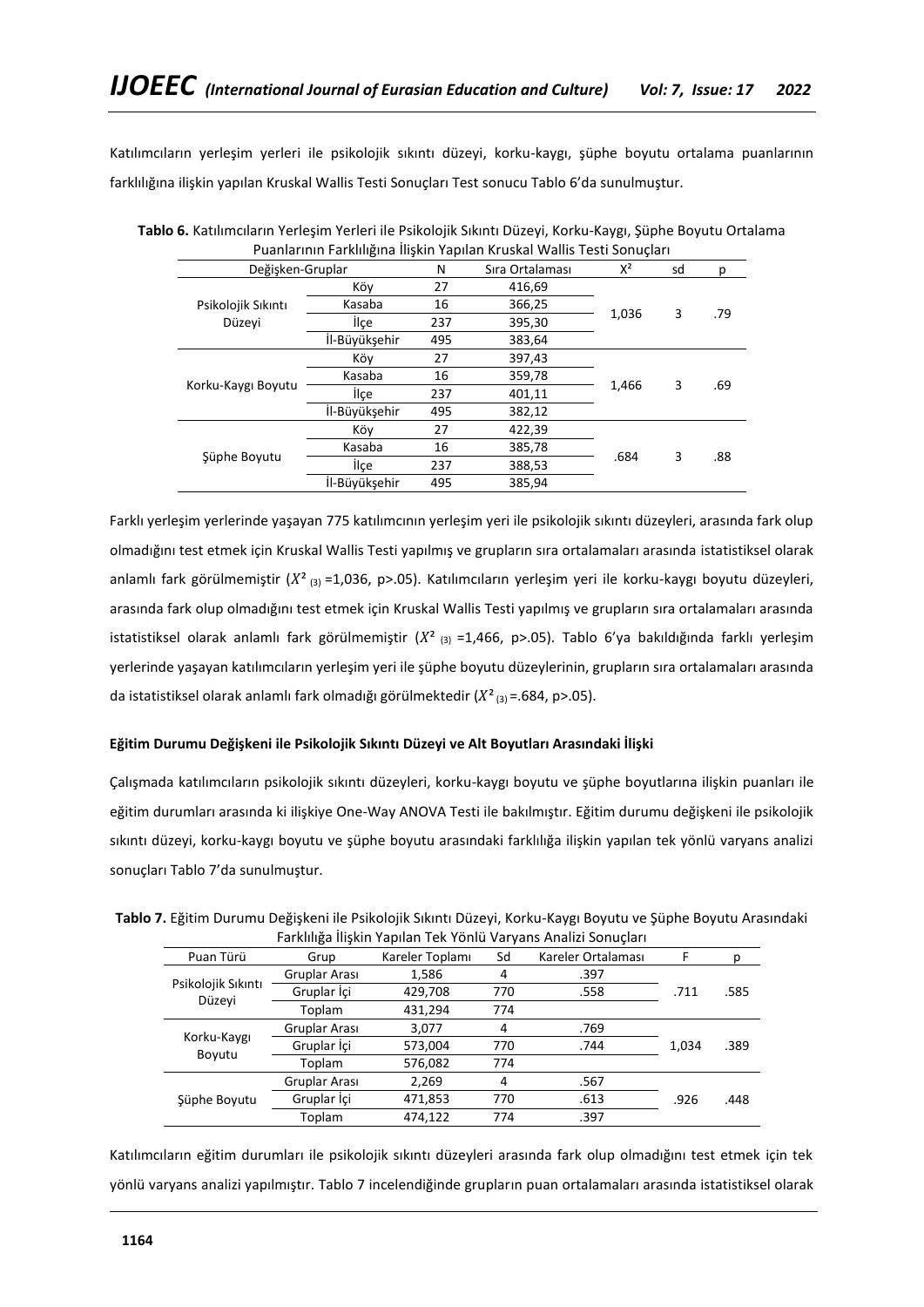anlamlı fark olmadığı görülmüştür (F<sub>(4-770)</sub> = .711, p>0.05). Katılımcıların eğitim durumları ile korku-kaygı boyutu puan ortalamaları arasında da istatistiksel olarak anlamlı fark bulunmamıştır (F  $_{(4-770)} = 1,034$ , p> 0.05). Yine katılımcıların eğitim durumları ile şüphe boyutu puan ortalamaları arasında da istatistiksel olarak anlamlı fark olmadığı tespit edilmiştir (F (4-770) = .926, p> 0.05).

### **Madeni Hal Değişkeni ile Psikolojik Sıkıntı Düzeyi ve Alt Boyutları Arasındaki İlişki**

Çalışmada katılımcıların toplam psikolojik sıkıntı düzeyleri, korku-kaygı boyutu ve şüphe boyutları puan ortalamaları ile medeni hal değişkeni arasında ki ilişkiye Mann Whitney U Testi ile bakılmıştır. Medeni hal değişkeni ile psikolojik sıkıntı, korku-kaygı boyutu ve şüphe boyutu puanlarının karşılaştırılmasına yönelik Mann Whitney U Testi Sonuçları Tablo 8'te sunulmuştur.

**Tablo 8.** Medeni Hal Değişkeni ile Psikolojik Sıkıntı, Korku-Kaygı Boyutu ve Şüphe Boyutu Puanlarının Karşılaştırılmasına Yönelik Mann Whitney U Testi Sonuçları

| Puan Türü          | Medeni Hal | N   | Sıra Ortalaması | Sıra Toplamı | U       |          |     |
|--------------------|------------|-----|-----------------|--------------|---------|----------|-----|
| Psikolojik Sıkıntı | Evli       | 522 | 392.15          | 204703,00    | 63866,0 | $-.742$  | .46 |
| Düzeyi             | Evli Değil | 253 | 379,43          | 95997,00     |         |          |     |
| Korku-Kaygı        | Evli       | 775 | 393,99          | 205661,50    | 62907,5 |          |     |
| Boyutu             | Evli Değil | 522 | 375,65          | 95038,50     |         | $-1.073$ | .28 |
|                    | Evli       | 253 | 390,02          | 203592,00    | 64977,0 | $-0.362$ |     |
| Şüphe Boyutu       | Evli Değil | 775 | 383,83          | 97108,00     |         |          | .72 |
|                    |            |     |                 |              |         |          |     |

Tablo 8 incelendiğinde, Mann Whitney U Testi sonuçlarına göre evli olan katılımcıların 'psikolojik sıkıntı' puanlarının sıra ortalamaları (392,15) ile evli olmayan katılımcıların psikolojik sıkıntı puanlarının sıra ortalamaları (379,43) arasında istatistiksel olarak anlamlı fark olmadığı görülmektedir [U= 63866,0, p>.05]. Evli olan katılımcıların 'korku-kaygı boyutu' puanlarının sıra ortalamaları (393,99) ile evli olmayan katılımcıların korkukaygı boyutu puanlarının sıra ortalamaları (375,65) arasında da istatistiksel olarak anlamlı fark tespit edilmemiştir [U= 62907.5, p>.05]. Yine evli olan katılımcıların 'şüphe boyutu' puanlarının sıra ortalamaları (375,65) ile evli olmayanların şüphe boyutu puanlarının sıra ortalamaları (390,02) arasında istatistiksel olarak anlamlı fark olmadığı görülmektedir [U= 64977.0, p>.05].

### **Meslek Değişkeni ile Psikolojik Sıkıntı Düzeyi ve Alt Boyutları Arasındaki İlişki**

Çalışmada katılımcıların psikolojik sıkıntı düzeyleri, korku-kaygı boyutu ve şüphe boyutlarına ilişkin puanları ile meslek değişkeni arasında ki ilişkiye One-Way ANOVA Testi ile bakılmıştır. Meslek değişkeni ile psikolojik sıkıntı düzeyi, korku-kaygı boyutu ve şüphe boyutu arasındaki farklılığa ilişkin yapılan tek yönlü varyans analizi sonuçları Tablo 9'da sunulmuştur.

**Tablo 9.** Meslek Değişkeni ile Psikolojik Sıkıntı Düzeyi, Korku-Kaygı Boyutu ve Şüphe Boyutu Arasındaki Farklılığa İlişkin Yapılan Tek Yönlü Varyans Analizi Sonuçları

| Puan Türü                    | Grup          | Kareler Toplamı | Sd  | Kareler Ortalaması |       |     |
|------------------------------|---------------|-----------------|-----|--------------------|-------|-----|
| Psikolojik Sıkıntı<br>Düzeyi | Gruplar Arası | 3,307           |     | .551               |       |     |
|                              | Gruplar İçi   | 427.987         | 768 | .557               | .989  | .43 |
|                              | Toplam        | 431.294         | 774 |                    |       |     |
|                              | Gruplar Arası | 6.771           |     | 1.129              | 1.522 | .17 |
|                              |               |                 |     |                    |       |     |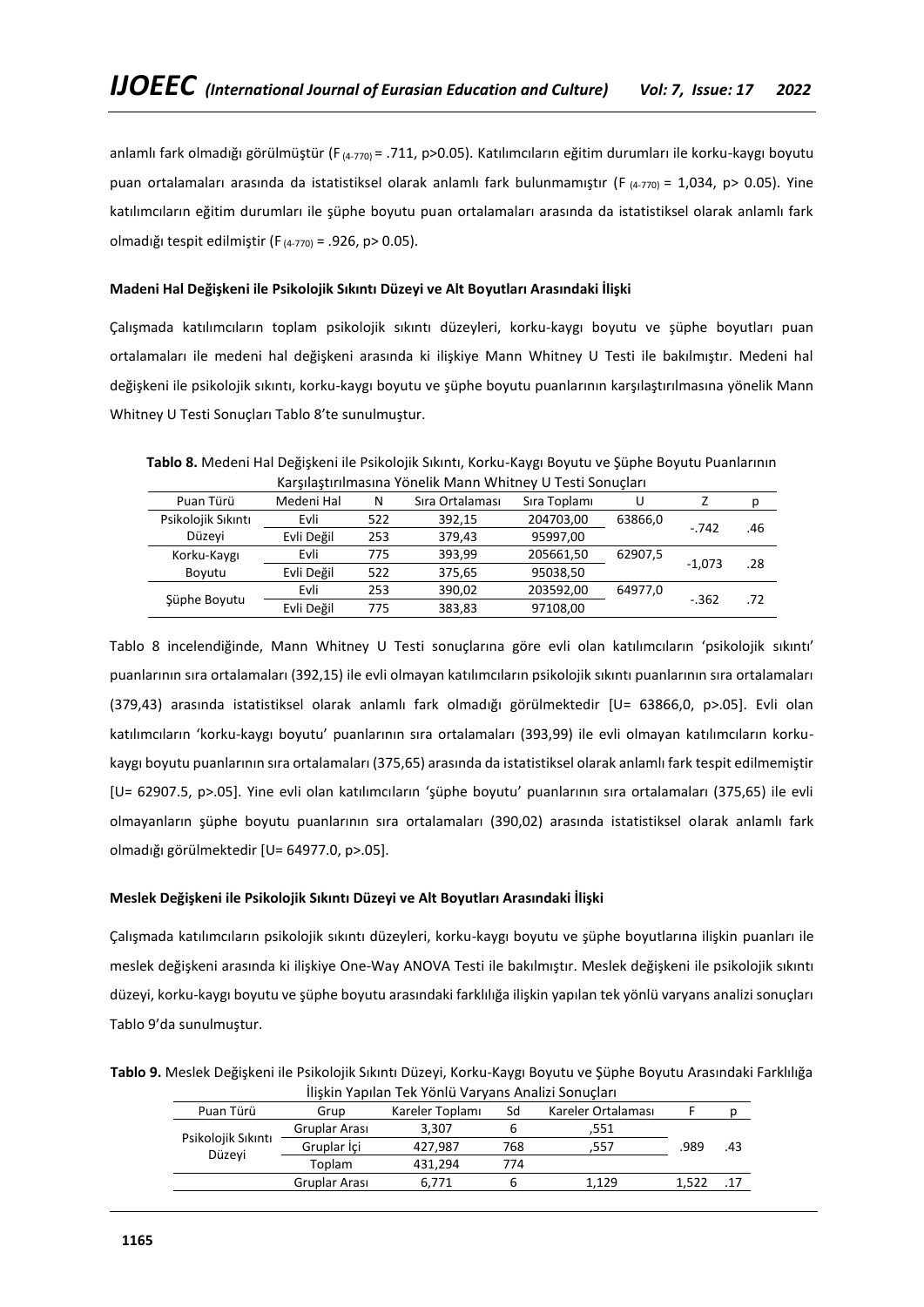| Korku-Kaygı  | Gruplar Ici   | 569,311 | 768 | 741  |      |     |
|--------------|---------------|---------|-----|------|------|-----|
| Bovutu       | Toplam        | 576,082 | 774 |      |      |     |
|              | Gruplar Arası | 2.808   | ь   | .468 |      |     |
| Süphe Boyutu | Gruplar İçi   | 471.315 | 768 | .614 | .763 | .60 |
|              | Toplam        | 474,122 | 774 |      |      |     |

Katılımcıların meslekleri ile psikolojik sıkıntı düzeyleri arasında fark olup olmadığını test etmek için tek yönlü varyans analizi yapılmıştır. Tablo 9 incelendiğinde grupların puan ortalamaları arasında istatistiksel olarak anlamlı fark olmadığı görülmüştür (F (6-768) = .989, p> 0.05). Katılımcıların meslekleri ile korku-kaygı boyutu puanlarının ortalamaları arasında da istatistiksel olarak anlamlı fark olmadığı görülmüştür (F (6-768) = 1,522, p> 0.05). Yine katılımcıların meslekleri ile şüphe boyutu puan ortalamaları arasında da istatistiksel olarak anlamlı fark olmadığı tespit edilmiştir (F $_{(6-768)}$  = .763, p > 0.05).

## **Gelir Düzeyi Değişkeni ile Psikolojik Sıkıntı Düzeyi ve Alt Boyutları Arasındaki İlişki**

Çalışmada katılımcıların psikolojik sıkıntı düzeyleri, korku-kaygı boyutu ve şüphe boyutlarına ilişkin puanları ile gelir düzeyleri değişkeni arasında ki ilişkiye One-Way ANOVA Testi ile bakılmıştır. Gelir düzeyi değişkeni ile psikolojik sıkıntı düzeyi, korku-kaygı boyutu ve şüphe boyutu arasındaki farklılığa ilişkin yapılan tek yönlü varyans analizi sonuçları Tablo 10'da sunulmuştur.

| i di Kiliiga iliyKili Tapilali TCK TUHlu Val yalis Allalizi Softuçları |               |                 |     |                    |      |     |  |
|------------------------------------------------------------------------|---------------|-----------------|-----|--------------------|------|-----|--|
| Puan Türü                                                              | Grup          | Kareler Toplamı | Sd  | Kareler Ortalaması | F    | р   |  |
|                                                                        | Gruplar Arası | 1,128           | 4   | .282               |      |     |  |
| Psikolojik Sıkıntı<br>Düzeyi                                           | Gruplar İçi   | 430,167         | 770 | .559               | .505 | .73 |  |
|                                                                        | Toplam        | 431,294         | 774 |                    |      |     |  |
| Korku-Kaygı<br>Boyutu                                                  | Gruplar Arası | 1,997           | 4   | .499               |      |     |  |
|                                                                        | Gruplar İçi   | 574,085         | 770 | .746               | .670 | .61 |  |
|                                                                        | Toplam        | 576,082         | 774 |                    |      |     |  |
| Şüphe Boyutu                                                           | Gruplar Arası | 1,393           | 4   | .348               |      |     |  |
|                                                                        | Gruplar İçi   | 472,729         | 770 | .614               | .567 | .67 |  |
|                                                                        | Toplam        | 474,122         | 774 | .282               |      |     |  |

**Tablo 10.** Gelir Düzeyi Değişkeni ile Psikolojik Sıkıntı Düzeyi, Korku-Kaygı Boyutu ve Şüphe Boyutu Arasındaki Farklılığa İlişkin Yapılan Tek Yönlü Varyans Analizi Sonuçları

Katılımcıların gelir düzeyleri ile psikolojik sıkıntı düzeyleri arasında fark olup olmadığını test etmek için tek yönlü varyans analizi yapılmıştır. Tablo 10 incelendiğinde grupların puan ortalamaları arasında istatistiksel olarak anlamlı fark olmadığı görülmüştür (F (4-770) = .505, p> 0.05). Katılımcıların gelir düzeyleri ile korku-kaygı boyutu puanlarının ortalamaları arasında da istatistiksel olarak anlamlı fark olmadığı görülmüştür (F(4-770) = .670, p> 0.05). Yine katılımcıların gelir düzeyleri ile şüphe boyutu puan ortalamaları arasında da istatistiksel olarak anlamlı fark olmadığı tespit edilmiştir (F $(4-770)$  = .567, p > 0.05).

### **Kronik Hastalık Durumu ile Psikolojik Sıkıntı Düzeyi ve Alt Boyutları Arasındaki İlişki**

Çalışmada katılımcıların toplam psikolojik sıkıntı düzeyleri, korku-kaygı boyutu ve şüphe boyutları puan ortalamaları ile kronik hastalık durumları arasında ki ilişkiye Mann Whitney U Testi ile bakılmıştır. Katılımcıların kronik hastalık durumu ile psikolojik sıkıntı, korku-kaygı boyutu ve şüphe boyutu puanlarının karşılaştırılmasına yönelik Mann Whitney U Testi Sonuçları Tablo 11'de sunulmuştur.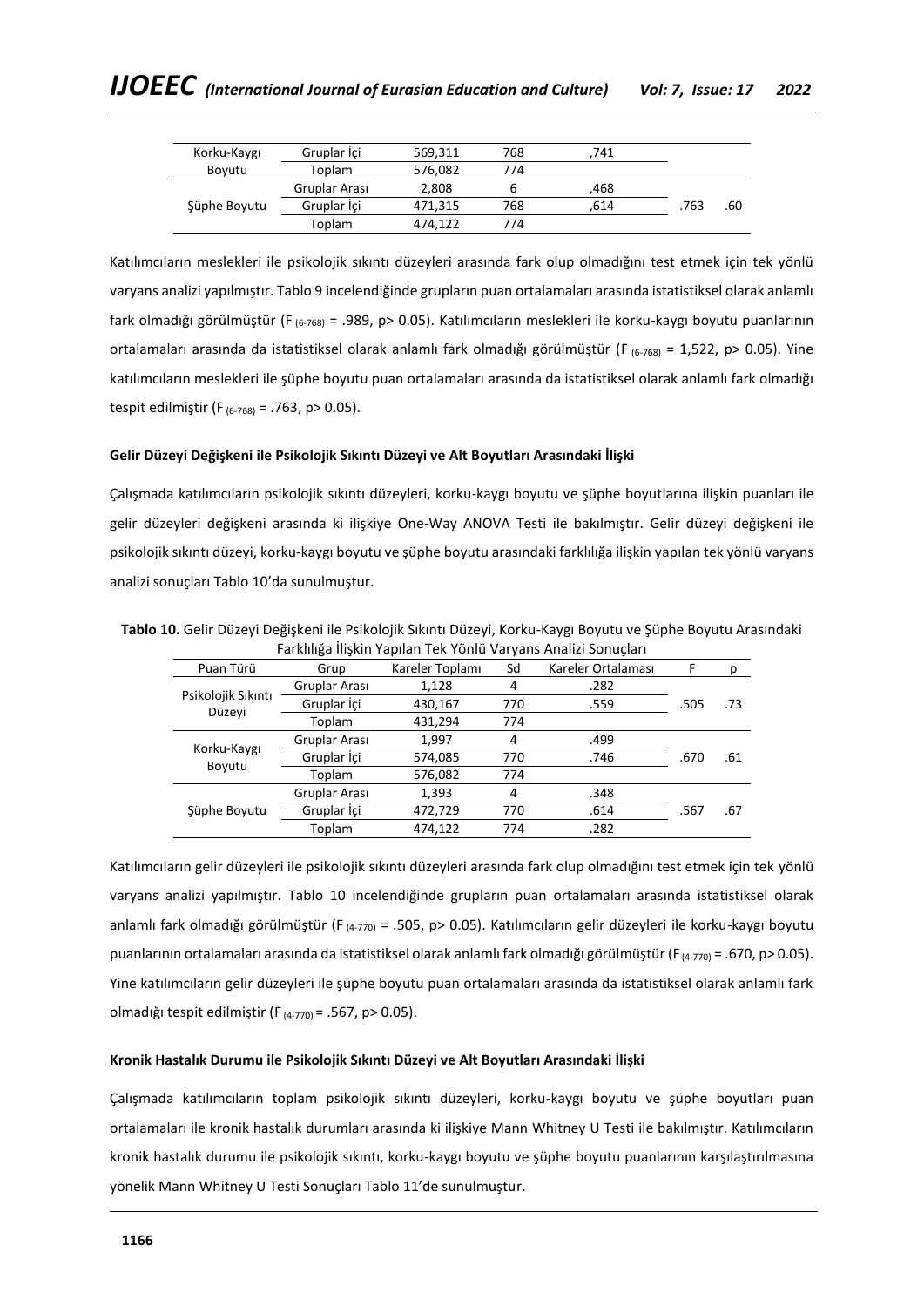| <u>Fuallialliili Karsilastiriililasilla Turitiik Mallii Willtilty O Testi Sullutlari</u> |           |     |                 |              |         |          |     |
|------------------------------------------------------------------------------------------|-----------|-----|-----------------|--------------|---------|----------|-----|
| Puan Türü                                                                                | Kronik H. | N   | Sıra Ortalaması | Sıra Toplamı | U       |          | р   |
| Psikolojik Sıkıntı                                                                       | Var       | 104 | 417.30          | 43399,50     | 31844.5 | $-1.436$ | .15 |
| Düzevi                                                                                   | Yok       | 671 | 383.46          | 257300,50    |         |          |     |
| Korku-Kaygı                                                                              | Var       | 104 | 411.77          | 42824,00     | 32420.0 | $-1.168$ | .24 |
| Boyutu                                                                                   | Yok       | 671 | 384.32          | 257876,00    |         |          |     |
|                                                                                          | Var       | 104 | 419.89          | 43668,50     |         | $-1.564$ | .12 |
| Süphe Boyutu                                                                             | Yok       | 671 | 383,06          | 257031,50    | 31575,5 |          |     |

**Tablo 11.** Katılımcıların Kronik Hastalık Durumu ile Psikolojik Sıkıntı, Korku-Kaygı Boyutu ve Şüphe Boyutu Puanlarının Karşılaştırılmasına Yönelik Mann Whitney U Testi Sonuçları

Tablo 11 incelendiğinde Mann Whitney U Testi sonuçlarına göre kronik hastalığı olan katılımcıların 'psikolojik sıkıntı' puanlarının sıra ortalamaları (415,30) ile kronik hastalığı olmayanların psikolojik sıkıntı puanlarının sıra ortalamaları (383,46) arasında istatistiksel olarak anlamlı fark olmadığı görülmektedir [U= 31844,5, p>.05]. Kronik hastalığı olan katılımcıların 'korku-kaygı boyutu' puanlarının sıra ortalamaları (411,77) ile kronik hastalığı olmayan katılımcıların korku-kaygı boyutu puanlarının sıra ortalamaları (384,32) arasında istatistiksel olarak anlamlı fark bulunmamıştır [U= 32420,0, p>.05]. Yine kronik hastalığı olan katılımcıların 'şüphe boyutu' puanlarının sıra ortalamaları (419,89) ile kronik hastalığı olmayanların şüphe boyutu puanlarının sıra ortalamaları (383,06) arasında istatistiksel olarak anlamlı fark olmadığı görülmektedir [U= 31575,5, p>.05].

# **COVID-19 Atlatma Durumu ile Psikolojik Sıkıntı Düzeyi ve Alt Boyutları Arasındaki İlişki**

Çalışmada katılımcıların toplam psikolojik sıkıntı düzeyleri, korku-kaygı boyutu ve şüphe boyutları puan ortalamaları ile COVID-19 atlatma durumları arasında ki ilişkiye Mann Whitney U Testi ile bakılmıştır. Test sonucu Tablo 12'de sunulmuştur.

| Puan Türü          | COVID-19   | N   | Sıra Ortalaması | Sıra Toplamı | U       |         | р   |  |
|--------------------|------------|-----|-----------------|--------------|---------|---------|-----|--|
| Psikolojik Sıkıntı | Gecirdim   | 121 | 384,93          | 46576,00     |         |         |     |  |
| Düzeyi             | Gecirmedim | 654 | 388,57          | 254124,00    | 39195,0 | $-165$  | .87 |  |
| Korku-Kaygı        | Gecirdim   | 121 | 391,86          | 47415,00     |         |         |     |  |
| Bovutu             | Gecirmedim | 654 | 387,29          | 253285,00    | 39100.0 | $-.207$ | .84 |  |
|                    | Gecirdim   | 121 | 382,62          | 46296,50     | 38915,5 | $-.288$ | .77 |  |
| Şüphe Boyutu       | Gecirmedim | 654 | 389,00          | 254403,50    |         |         |     |  |

**Tablo 12.** Katılımcıların COVID-19 Atlatma Durumu ile Psikolojik Sıkıntı, Korku-Kaygı Boyutu ve Şüphe Boyutu Puanlarının Karşılaştırılmasına Yönelik Mann Whitney U Testi Sonuçları

Tablo 12 incelendiğinde Mann Whitney U Testi sonuçlarına göre COVID-19 atlatan katılımcıların 'psikolojik sıkıntı' puanlarının sıra ortalamaları (384,93) ile COVID-19 atlatmayanların psikolojik sıkıntı puanlarının sıra ortalamaları (388,57) arasında istatistiksel olarak anlamlı fark olmadığı görülmektedir [U= 39195,0, p>.05]. COVID-19 atlatan katılımcıların 'korku-kaygı boyutu' puanlarının sıra ortalamaları (391,86) ile COVID-19 atlatmayan katılımcıların korku-kaygı boyutu puanlarının sıra ortalamaları (387,29) arasında istatistiksel olarak anlamlı fark bulunmamıştır [U= 39100,0, p>.05]. Yine COVID-19 atlatan katılımcıların 'şüphe boyutu' puanlarının sıra ortalamaları (382,62) ile COVID-19 atlatmayanların şüphe boyutu puanlarının sıra ortalamaları (389,00) arasında istatistiksel olarak anlamlı fark olmadığı görülmektedir [U= 38915,5, p>.05].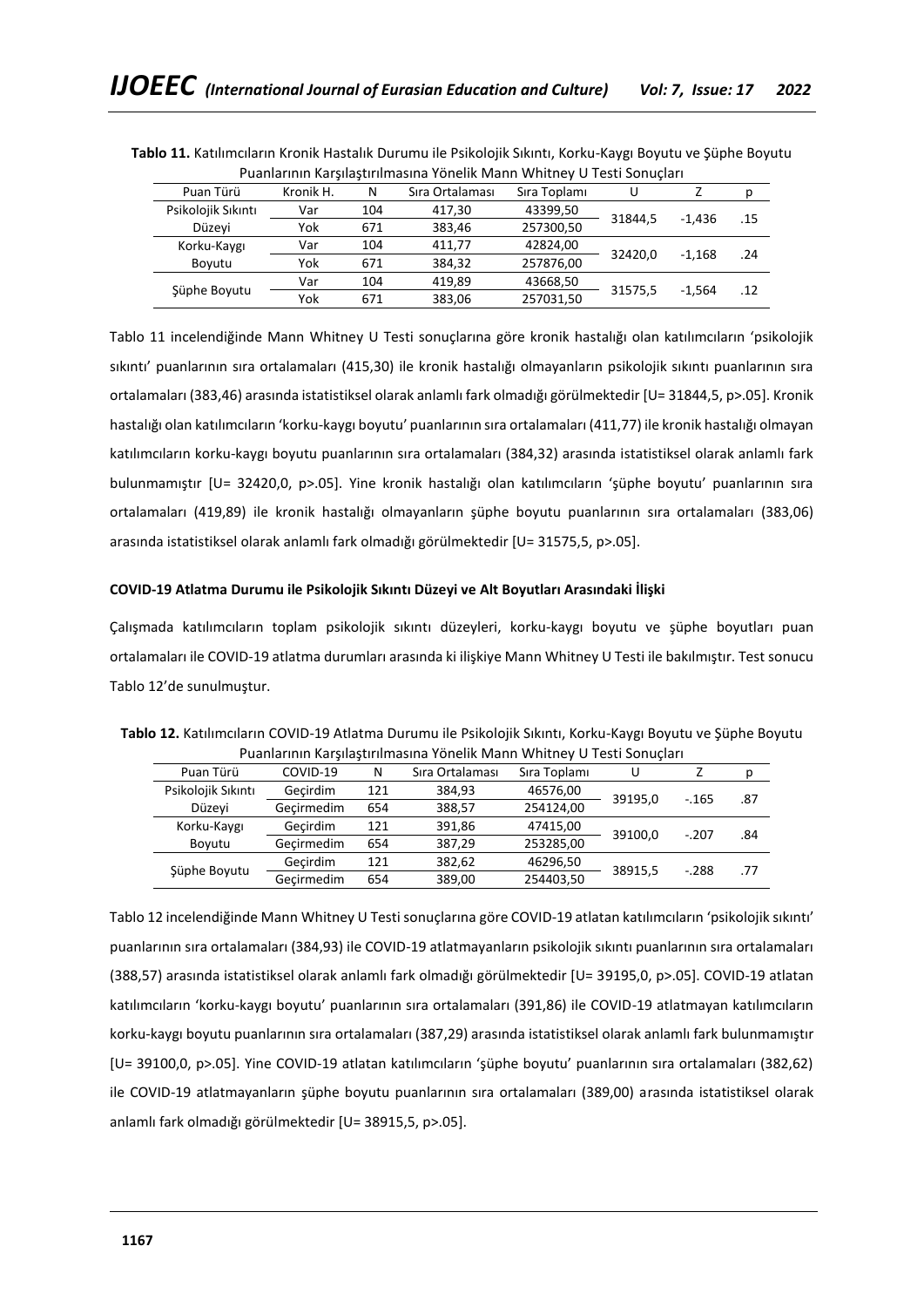### **TARTIŞMA ve SONUÇ**

Bu çalışmada COVID-19'un insan psikolojisine etkisi ele alınmıştır. Araştırmada katılımcıların COVID-19'a bağlı olarak ortaya çıkabilecek 'psikolojik sıkıntı, korku-kaygı ve şüphe düzeyleri' belirlenmeye çalışılmıştır. Ayrıca bu boyutların olası etkilerinin cinsiyet, yaş, yaşadığı yerleşim yeri, eğitim durumu, medeni hali, mesleği, gelir düzeyi, kronik hastalığı, COVID-19'a yakalanma durumuna göre farklılık gösterip göstermediği de ortaya çıkarılmıştır.

Araştırma sonucunda katılımcıların COVID-19'a bağlı psikolojik sıkıntı düzeyleri ortalama seviyede çıkmıştır. Bu durum Aralık 2020'den bu yana gelinen noktada COVID-19'a bağlı psikolojik sıkıntıların ortalama düzeyde olduğu ifade edilebilir. Küresel, ölümcül ve tüm hayatı olumsuz etkileyen bir salgına karşı psikolojik sıkıntı düzeyinin çok yüksek olması beklenebilir. Ancak sonuçlar, zaman geçtikçe halk arasındaki psikolojik sıkıntı seviyelerinin önemli ölçüde düştüğünün bir işaretidir (Qui vd., 2020). Bir yılı aşkındır mücadele edilen COVID-19 salgını, ilk çıktığı zamanlarda tam bir bilinmezlik içeren bir durum teşkil etmekte idi. Zamanla COVID-19'a karşı bireylerde farkındalık düzeyi gelişmiştir. Conversano vd. (2020), COVID-19 salgını sırasında psikolojik sıkıntıya karşı koruyucu faktörler olarak farkındalık, yaş ve cinsiyet başlıklı çalışmalarında, farkındalık ile psikolojik sıkıntı arasında negatif yönlü bir ilişki olduğunu ve bu durumunda COVID-19 salgını gibi stresli durumlarla başa çıkmada yardımcı olabileceğini ifade etmişlerdir. Bu araştırmada da psikolojik sıkıntı düzeyinin çok yüksek sevide çıkmaması katılımcıların farkındalık düzeyinin artması ile ilişkilendirilebilir.

Çalışmada, psikolojik sıkıntı düzeyi ayrıca iki alt boyutta ele alınmıştır. Bunlar; korku-kaygı ve şüphe boyutlarıdır. Şüphe boyutu, genel psikolojik sıkıntı düzeyi ile benzer seviyede ve ortalama düzeyde çıkmıştır. Schweda vd. (2021), COVID-19 salgınının, korku ve kaygıda ölçülebilir bir artışa neden olduğunu tespit etmişlerdir. Bu çalışmada da benzer şekilde, korku-kaygı boyutu yüksek seviyede çıkmıştır. Bu durum, insanların COVID-19'a karşı korku ve kaygılarının yoğun olduğunu göstermektedir. COVID-19, korkuyu ortaya çıkarabilen veya tetikleyebilen bir durumdur (Coelho vd., 2020). Bu durumun halen yoğun biçimde devam ettiği, COVID-19'un korku ve kaygı oluşturmayı sürdüğü bu çalışma da yeniden ortaya çıkmıştır. Bu korkunun nedenleri arasında ise virüs için herhangi bir kesin ve özel tedavinin bulunmaması yer alabilir (Singh vd., 2020).

Araştırmada katılımcıların psikolojik sıkıntı düzeyleri, korku-kaygı ve şüphe boyutları ile 'cinsiyet, yaş, yaşadığı yerleşim yeri, eğitim durumu, medeni hali, mesleği, gelir düzeyi, kronik hastalığı, COVID-19'a yakalanma durumları' arasındaki ilişkiye de bakılmıştır. Çalışmanın sonucunda katılımcıların 'yaş, yaşadığı yerleşim yeri, eğitim durumu, medeni hali, mesleği, gelir düzeyi, kronik hastalığı, COVID-19'a yakalanma durumları' ile psikolojik sıkıntı, korku-kaygı ve şüphe düzeyleri arasında istatistiksel olarak anlamlı bir ilişki tespit edilmemiştir. Ancak 'cinsiyet' değişkeni ile psikolojik sıkıntı, korku-kaygı ve şüphe düzeylerinde ise anlamlı ilişki görülmüştür. Araştırma sonucunda COVID-19'un kadınlarda daha fazla psikolojik sıkıntı yaşattığı, daha fazla korku-kaygı ve şüphe oluşturduğu ortaya çıkmıştır. Benzer durum Sevim vd. (2020)'nin çalışmasında da görülmüştür. İlgili çalışmada kadınların erkeklere göre anksiyete ve umutsuzluk düzeyleri daha yüksek bulunmuştur.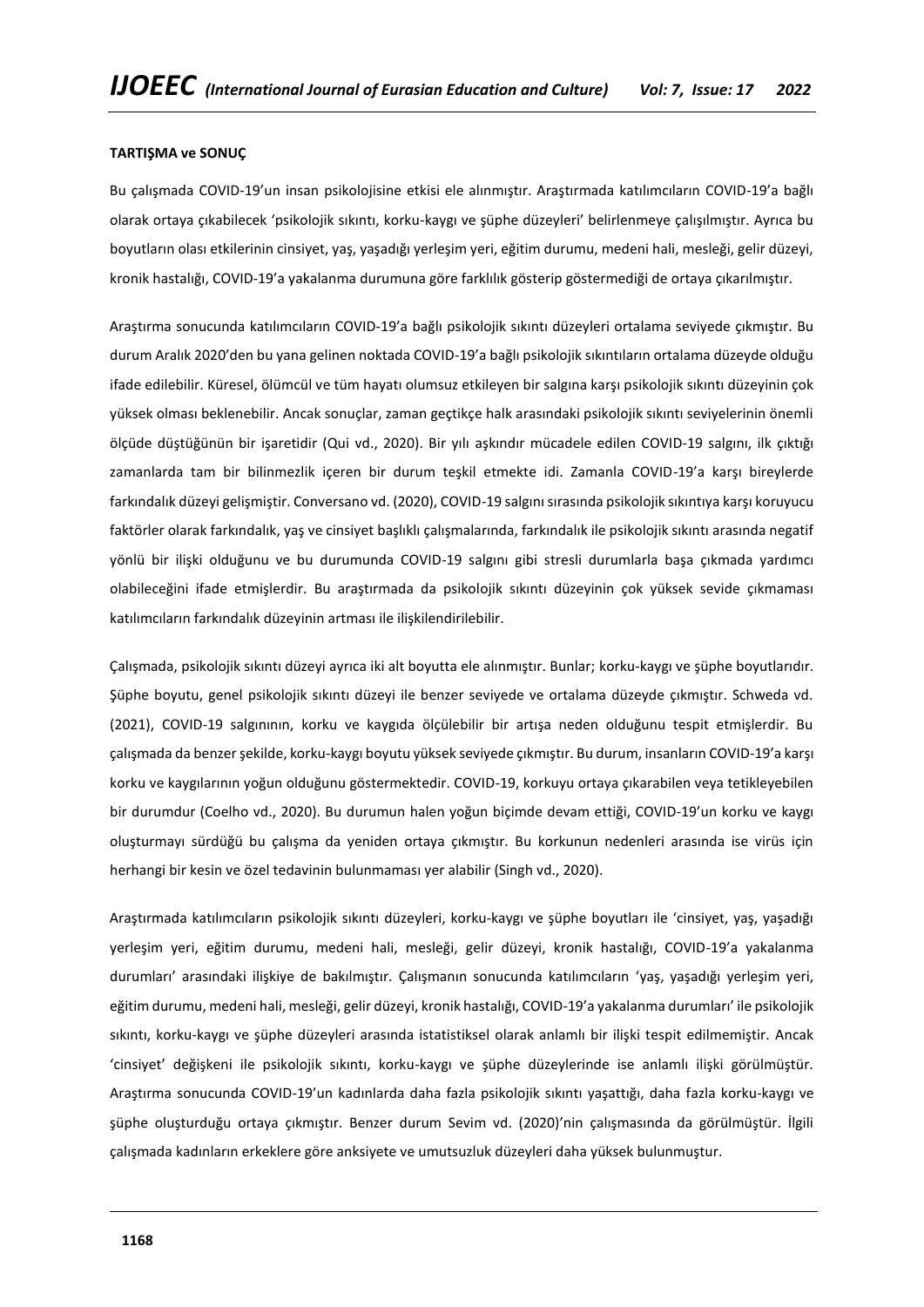# **ÖNERİLER**

Sonuç olarak bireylerin COVID-19'a bağlı psikolojik sıkıntı ile şüphe düzeyleri yüksek olmayıp, korku-kaygı düzeyleri oldukça yüksek çıkmıştır. Farkındalık ile korku-kaygı arasında negatif yönlü ilişki olduğu düşünüldüğünde, bireylerin COVİD-19 ile ilgili farkındalık düzeylerinin artırılması psikolojik sıkıntılarının azalmasında etkili olabilir. Ayrıca COVID-19'un, kadınlarda, erkeklerden daha fazla psikolojik sıkıntı oluşturduğu, daha fazla korku-kaygı ve şüphe meydana getirdiği bu çalışma ile ortaya çıkarılmıştır. Bu yüzden gelecek çalışmalarda, kadınların COVID-19'a karşı psikolojik sıkıntı yaşamalarının nedenleri ve bu soruna yönelik çözümlerin araştırılması önerilebilir.

Araştırma sonucunda kronik hastalığı olan bireylerle, kronik hastalığı olmayan bireylerin COVID-19'a bağlı olarak yaşadıkları psikolojik sıkıntı düzeyleri arasında beklenilenin aksine istatistiksel olarak fark bulunmamıştır. Yine benzer durum COVID-19'a yakalanan ve atlatan bireylerle, COVID-19'a yakalanmayan bireyler arasında da tespit edilmiştir. Gelecek araştırmalarda bu durumun nedenleri derinlemesine incelenebilir.

#### **Etik Metni**

Bu makalede dergi yazım kurallarına, yayın ilkelerine, araştırma ve yayın etiği kurallarına, dergi etik kurallarına uyulmuştur. Makale ile ilgili doğabilecek her türlü ihlallerde sorumluluk yazarlara aittir. Araştırma için Tokat Gaziosmanpaşa Üniversitesi Sosyal ve Beşerî bilimler Araştırmaları Etik Kurulu tarafından 29.04.2021 tarihinde 10.oturum 5 numaralı kararla 'etik kurul olumlu' raporu verilmiştir.

**Yazarların Katkı Oranı Beyanı:** Bu makalede araştırmacıların katkı oranı, birinci yazarı %50, ikinci yazarı %50 oranında katkı sağlamıştır.

### **KAYNAKÇA**

Aslan, R. (2020). COVID-19 Fizyoloji ve psikolojiyi nasıl etkiliyor? *Ayrıntı Dergisi, 8*(88), 47-53.

- Ay, T., Oruç, D., & Özdoğru, A. (2021). Adaptation and evaluation of COVID-19 related psychological distress scale Turkish form. *Death Studies, 46*(3), 560-568.
- Büyüköztürk, Ş., Çakmak, E., Akgün, Ö., Karadeniz, Ş., & Demirel, F. (2014). *Bilimsel araştırma yöntemleri* (18 Baskı). Pegem Akademi.
- Cao, W., Fang, Z., Hou, G., Han, M., Xu, X., & Dong, J. (2020). The psychological impact of the COVID-19 epidemic on college students in China. *Psychiatry Research, 287*, 1-5.
- Chen, Q., Liang, M., Li, Y., Guo, J., Fei, D., Wang, L., & Zhang, Z. (2020). Mental health care for medical staff in China during the COVID-19 outbreak. *The Lancet Psychiatry, 7*(4), 15-16. https://doi.org/10.1016/S2215- 0366(20)30078-X
- Coelho, C., Suttiwan, P., Arato, N., & Zsido, A. (2020). On the nature of fear and anxiety triggered by COVID-19. *Frontiers in Psychology, 11*,1-8.